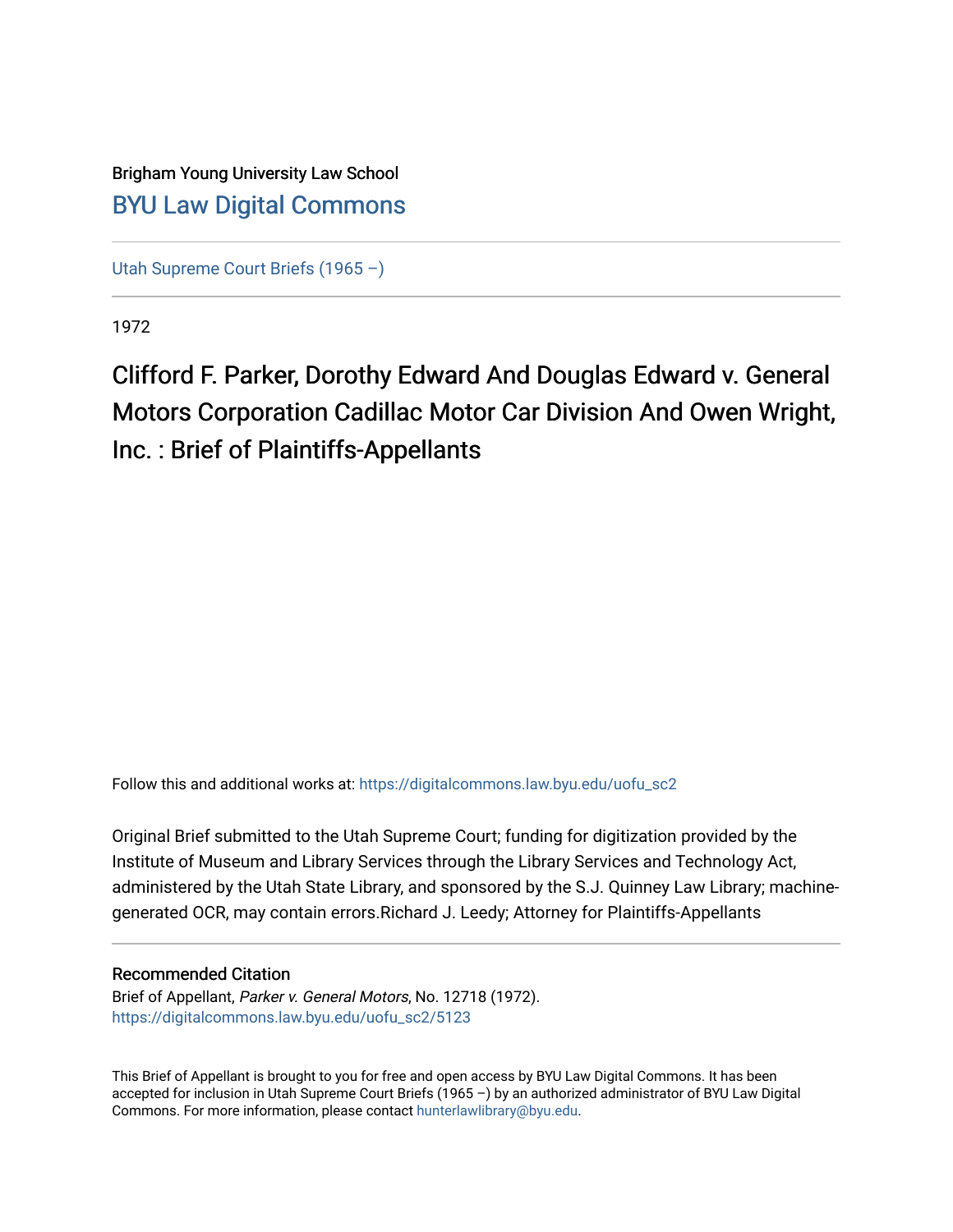# **In the Supreme Court of the Slate of Utah**

CLIFFORD F. PARKER, DOROTHY EDWARD and DOUGLAS EDWARD.

*Plaintiffs-Appellant,* 

-vs-

GENERAL MOTORS CORPOR-ATION, CADILLAC MOTOR CAR DIVISION and OWEN WRIGHT, INC., *Defendants-Responaents.*  Case No. 12718

BRIEF OF PLAINTIFFS-APPELLANTS

Appeal from the Judgment and Order of the Third Judicial District Court for Salt Lake County, State of Utah, Honorable D. Frank Wilkins, Judge.

> RICHARD J. LEEDY, of BOTTUM & LEEDY 10 Exchange Place, Suite 820 Salt Lake City, Utah GALEN ROSS 731 East South Temple Salt Lake City, Utah GEORGE SEARLE 2805 South State Street Salt Lake City, Utah ATTORNEYS FOR PLAINTIFFS-APPELLANTS

RAY, QUINNEY & NEBEKER RAY, QUINNEY & NEBEKER<br><sup>400</sup> Deseret Building<br>Salt Lake City, Utah WORSLEY, SNOW & CHRISTENSE! Continental Bank Building F'£ **B 8 -1972'**  Salt Lake City, Utah ATTORNEYS FOR **Clerk, Supreme Court, Utal** DEFENDANTS-RESPONDENTS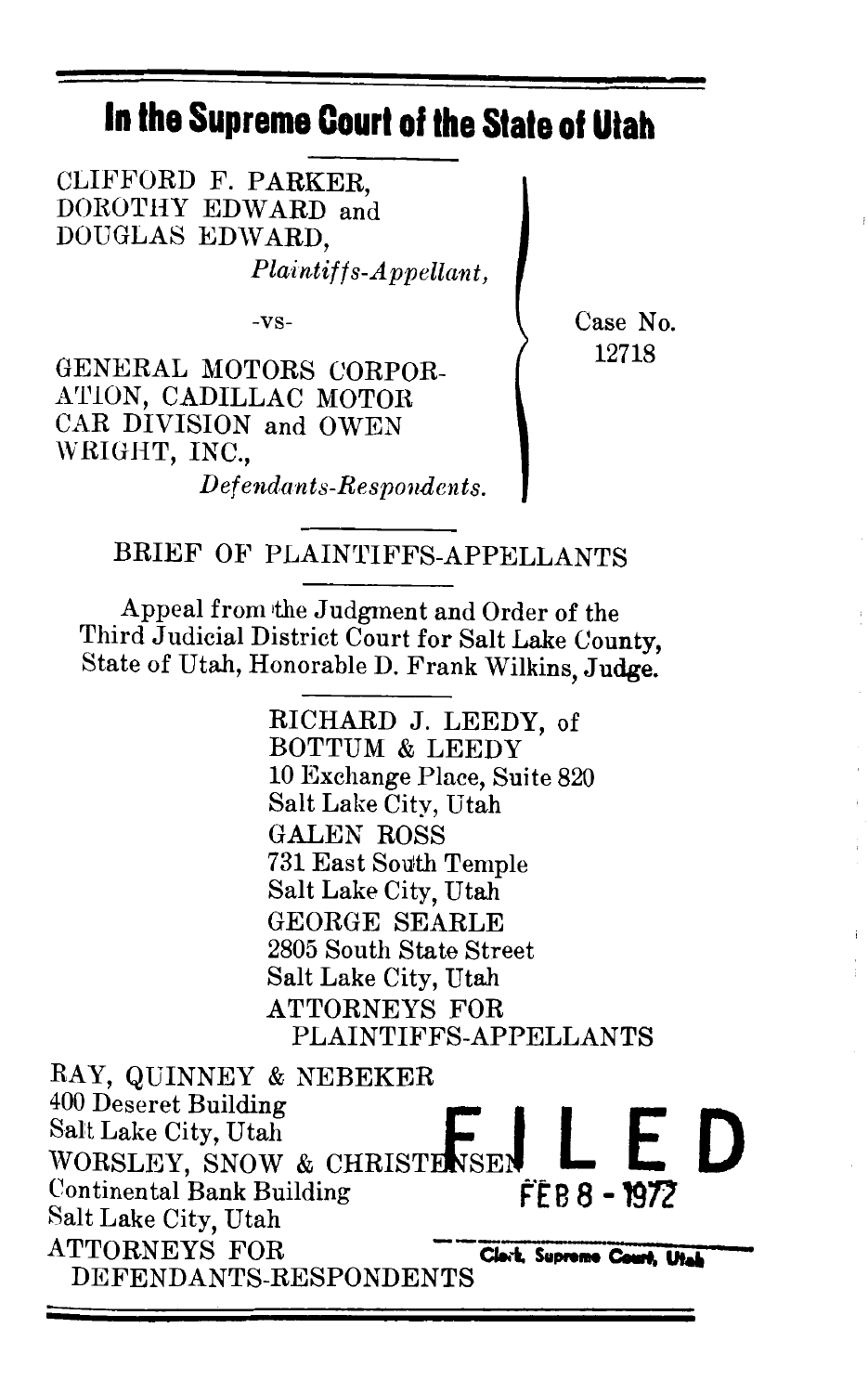## TABLE OF CONTENTS

| Page                                                                                         |  |
|----------------------------------------------------------------------------------------------|--|
| STATEMENT OF THE NATURE OF THE CASE  1                                                       |  |
|                                                                                              |  |
|                                                                                              |  |
|                                                                                              |  |
|                                                                                              |  |
| APPELLANTS WERE ENTITLED TO APPLICA-<br>TION OF THE DOCTRINE OF STRICT LIABILITY<br>IN TORT. |  |

POINT II. \_\_\_\_\_\_\_\_\_\_\_\_\_\_\_\_\_\_\_\_\_\_\_\_\_\_\_\_\_\_ -------------------------------------------------------- 16

DEFENDANTS BREACHED AN EXPRESS \'v'ARRANTY TO REPAIR OR REPLACE DEFEC-TIVE PARTS AND THUS BECAME LIABLE IN CONTRACT FOR ALL THE FORESEEABLE CON-SEQUENCES OF THE BREACH.

POINT III. \_ \_ \_\_\_\_\_\_ \_\_\_\_ \_\_\_\_\_\_\_ \_\_\_\_\_\_\_\_ \_ \_ \_\_\_\_\_\_\_\_\_\_\_\_\_\_\_\_\_\_\_\_\_\_\_\_ 21

DEFENDANTS BREACHED *AN* IMPLIED WAR-RANTY OF MERCHANTABILITY; AN IMPLIED WARRANTY OF FITNESS FOR A PARTICULER PURPOSE; AN IMPLIED WARRANTY OF REPAIR AND THUS BECAME LIABLE FOR ALL OF THE AND THUS BECAME LIABLE FOR ALL OF THE FORESEEABLE CONSEQUENCES OF THE BREACH.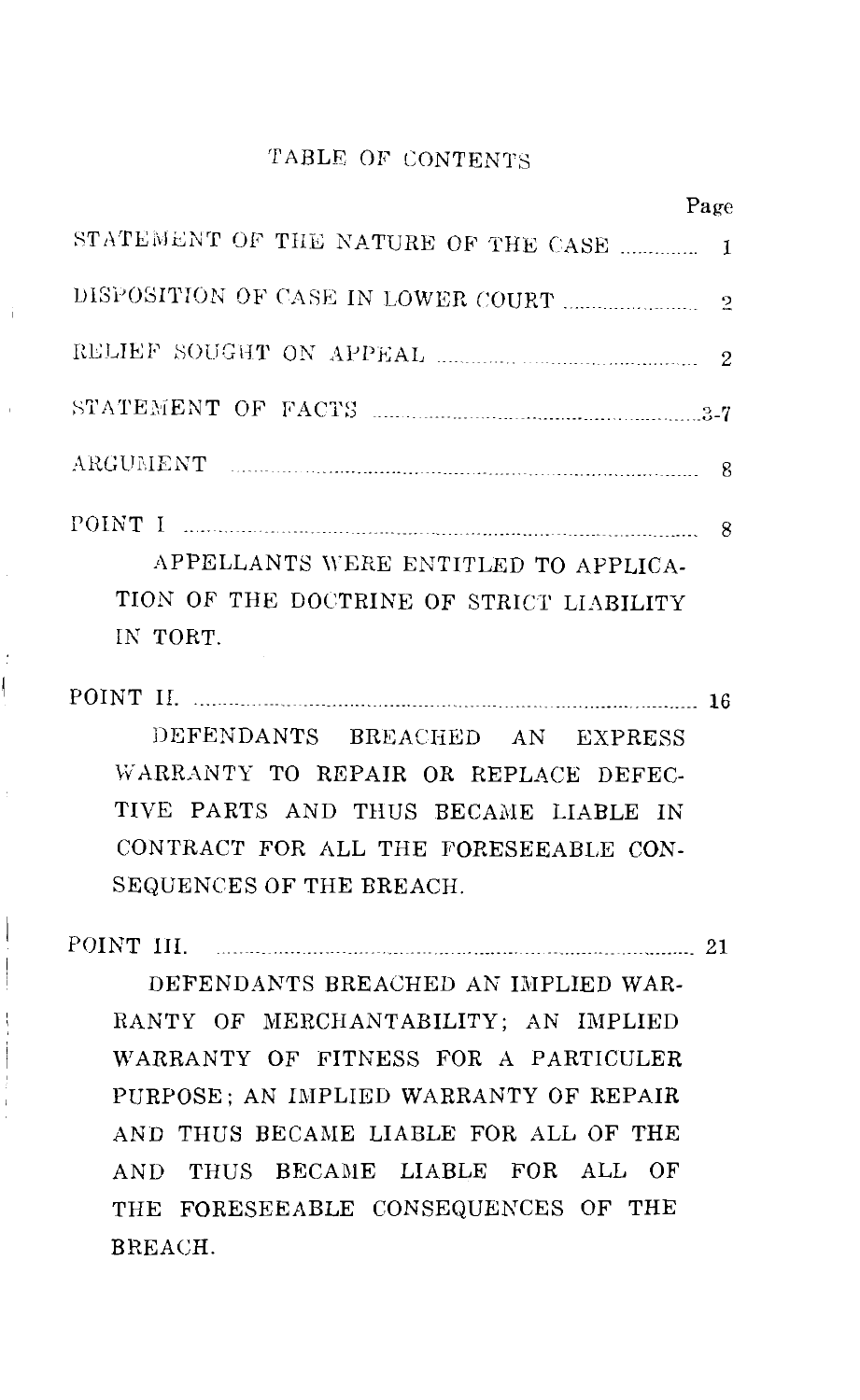# TABLE OF CONTENTS-Continued

Page POINT IV. \_\_\_\_\_\_\_\_\_\_\_\_\_\_\_\_\_\_ \_ -- 26

THE DOCTRINE OF RES IPSA LOQUITUR SHOULD BE APPLIED TO DETERMINE THE LIABILITY THROUGH NEGLIGENCE OF DE-FENDANTS IN THE MANUFACTURE AND RE-PAIR OF THE DEFECTIVE CADILLAC.

| CONCLUSIONS |  |
|-------------|--|
|             |  |

#### CITATIONS

| Caruth v. Mariani, 10 Arizona App. 277, 458 P.2d 371                   |    |
|------------------------------------------------------------------------|----|
| Caruth v. Mariani, 11 Arizona App. 188, 463 P. 2d 83<br>$(1970)$ 1970) |    |
| Elmore v. American Motors Corp., 70 A.C. 615, 75 Cal Rptr.             |    |
| Escola v. Coca Cola Bottling Co., 24 Cal. 2d 453, 150 P. 2d            |    |
| Greenman v. Yuba Power Products, Incorporated, 59 Cal.                 |    |
| Henningsen v. Bloomfield Motors, Inc., 32 N.J., 358, 161               | 22 |
| Hewitt v. General Tire and Rubber Co., 3 Utah 2d 354, 284              |    |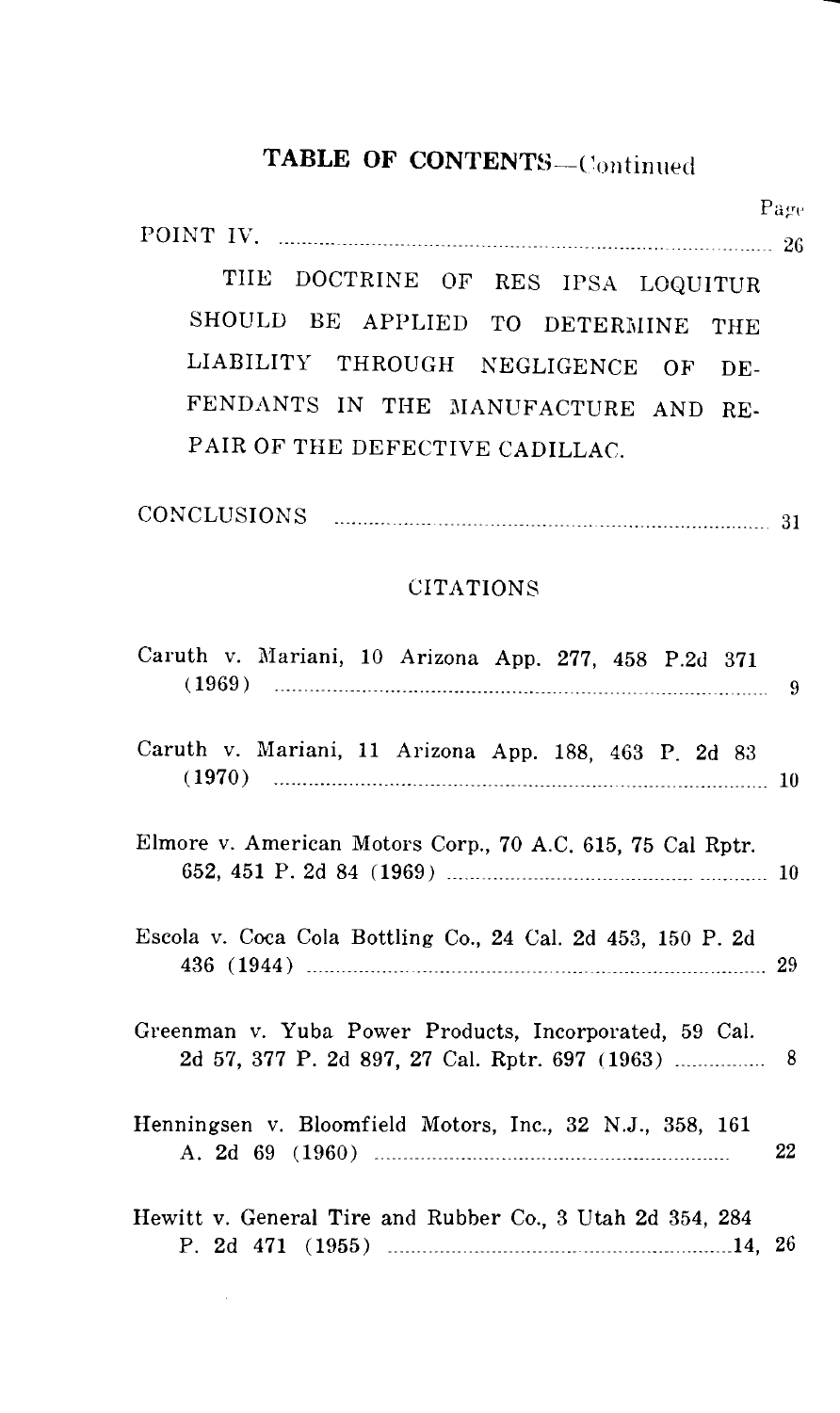# TABLE OF CONTENTS-Continued

|                                                                     | Page |
|---------------------------------------------------------------------|------|
| Hooper v. General Motors Corporation, Utah, 260 P. 2d 549<br>(1953) | 30   |
| Lamendola v. Mizell, 115 N.J. Super. 514, 280 A. 2d 241<br>(1971)   | 13   |
| Milligan v. Coca Cola Bottling Company of Ogden, 11 Utah            | 27   |
| Northern v. General Motors Corporation, 2 Utah 2d 9, 268            | 30   |
| Seeley v. White Motor Co., 63 Cal. 2d 9, 13-14, 45 Cal. Rptr.       |      |
| Stewart v. Budget Rent-a-Car Corp., et. al., Hawaii, 470 P.         |      |
| Vandermark v. Ford Motor Company, 37 Cal. Rptr. 896,                | 29   |
| Wasik v. Borg v. Ford Motor Co., 423 F. 2d 44, (2d Circuit<br>1970) |      |
| Webb v. Olin Matheson Chemical Corp., 9 Utah 2d 275, 342            |      |
| AUTHORITIES CITED:                                                  |      |
|                                                                     |      |
| Prosser, The Assault Upon the Citadel, 69 Yale L.J. 1099,           |      |
| Products Liability, 1968 Utah Review, May, No. 2, 267,<br>278       |      |
| Mueller, Contracts of Frustration, 78 Yale L.J. 576 (1969) 18       |      |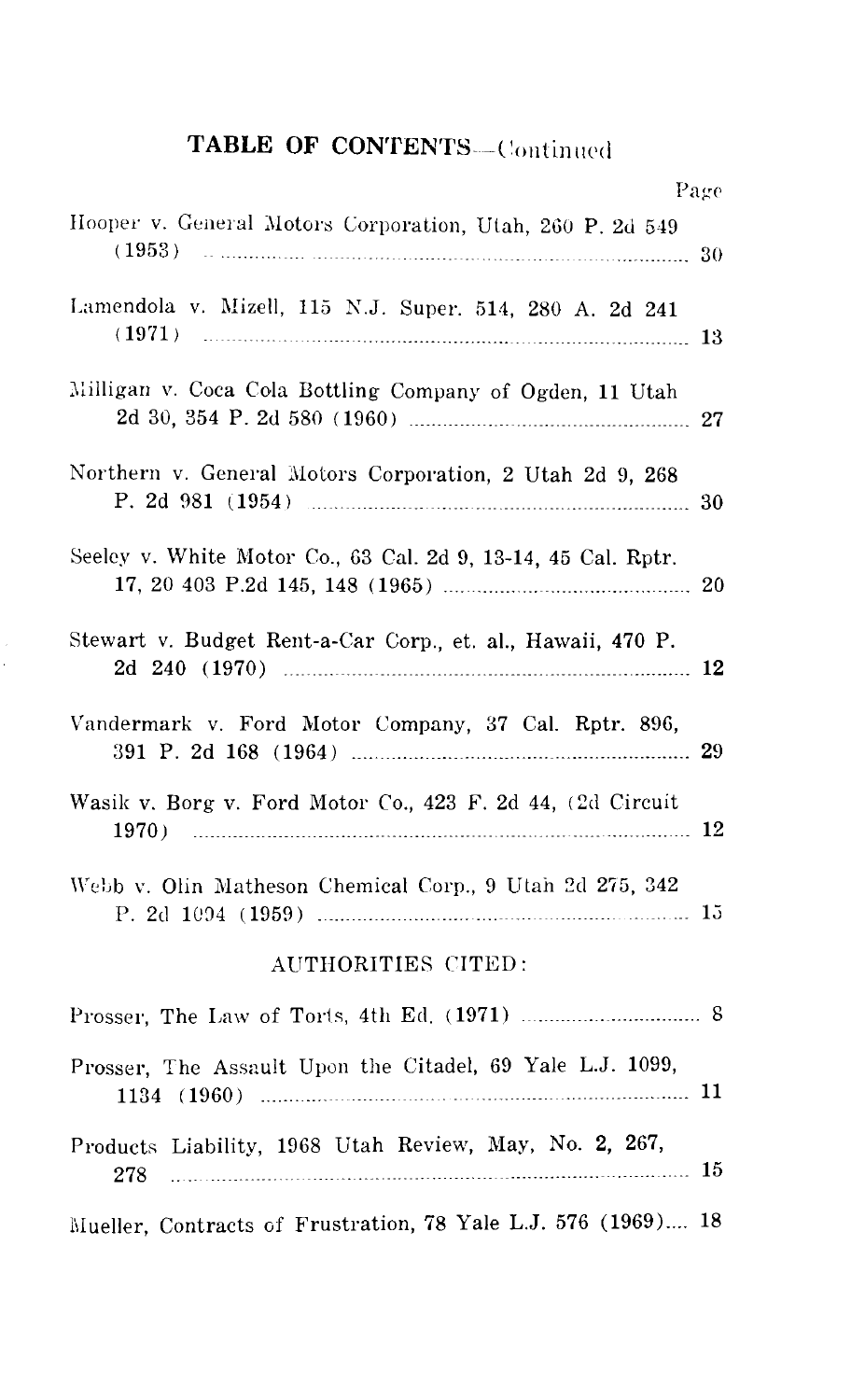# **In the Supreme Court of the Stale of Utah**

CLlFFORD F. PARKER, DOROTHY EDWARD and DOUGLAS EDWARD,  $Plaintiff s-Appellant,$ 

-vs-

GENERAL MOTORS CORPOR-ATION, CADILLAC MOTOR CAR DIVISION and OWEN \VRIOHT, INC.,  $De$ *fendants-Respondents.*  Case No. 12718

BRIEF OF PLAINTIFFS-APPELLANTS

## APPELLANTS' BRIEF

Appeal from the Judgment and Order of the Third Judicial District Court for Salt Lake County, State of Utah, Honorable D. Frank Wilkins, Judge.

STATEMENT OF THE NATURE OF THE CASE

Plaintiffs brought an action against the seller and manufacturer of a Cadillac automobile alleging defects and failure to repair as the cause of injury resulting from a collision when plaintiff's westbound Cadillac veered across the centerline and struck a Volkswagen in the eastbonnd lane in whieh other plaintiffs were riding.  $(R-1;$  See also  $R-106$ )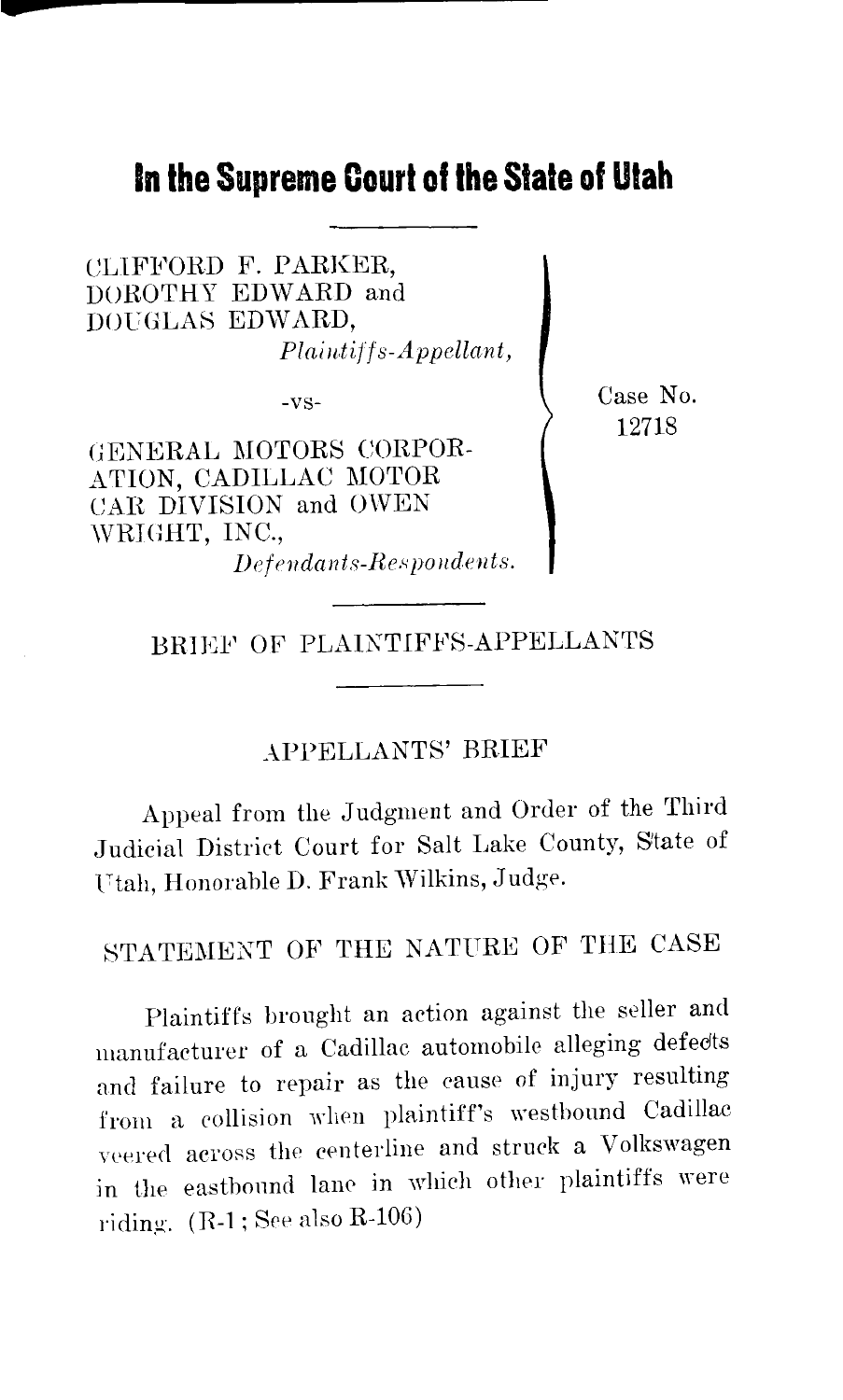# DISPOSITION OF CASE IN LOWER COURT

On January 7, 1970, in a memorandum decision, the Honorable Merrill C. Faux, Judge, granted defendants motion to dismiss that portion of plaintiff's amended complaint alleging cause of action based upon striet liability in tort, express warranty, implied warranty and res ipsa loquitur (R-139). The court reserved tort only plaintiffs cause of action based upon negligence in the manufacture, negligence in repair and warranty of repair. At a pre-trial hearing on February 10, 1971, plaintiffs moved the court to enlarge the issues to allow plaintiffs to present actions based upon strict liability in tort, res ipsa loquitur, express warranty and implied warranty. All of these were denied  $(R-170)$ . On October 28, 1971, the day prior to trial, plaintiffs made an offer of proof as to what their evidence would show and again moved to enlarge the issues to include the aforementioned theories  $(R-172)$ . The court denied the motion to enlarge the issues and dismissed plaintiffs complaint with prejudice on the grounds that, based upon the proffer, the plaintiffs could not prove that the manufacturer was negligent or that the dealer was negligent  $(R-181)$ .

# RELIEF SOUGHT ON APPEAL

Plaintiffs-Appellants seek a reversal of the lower court's judgment.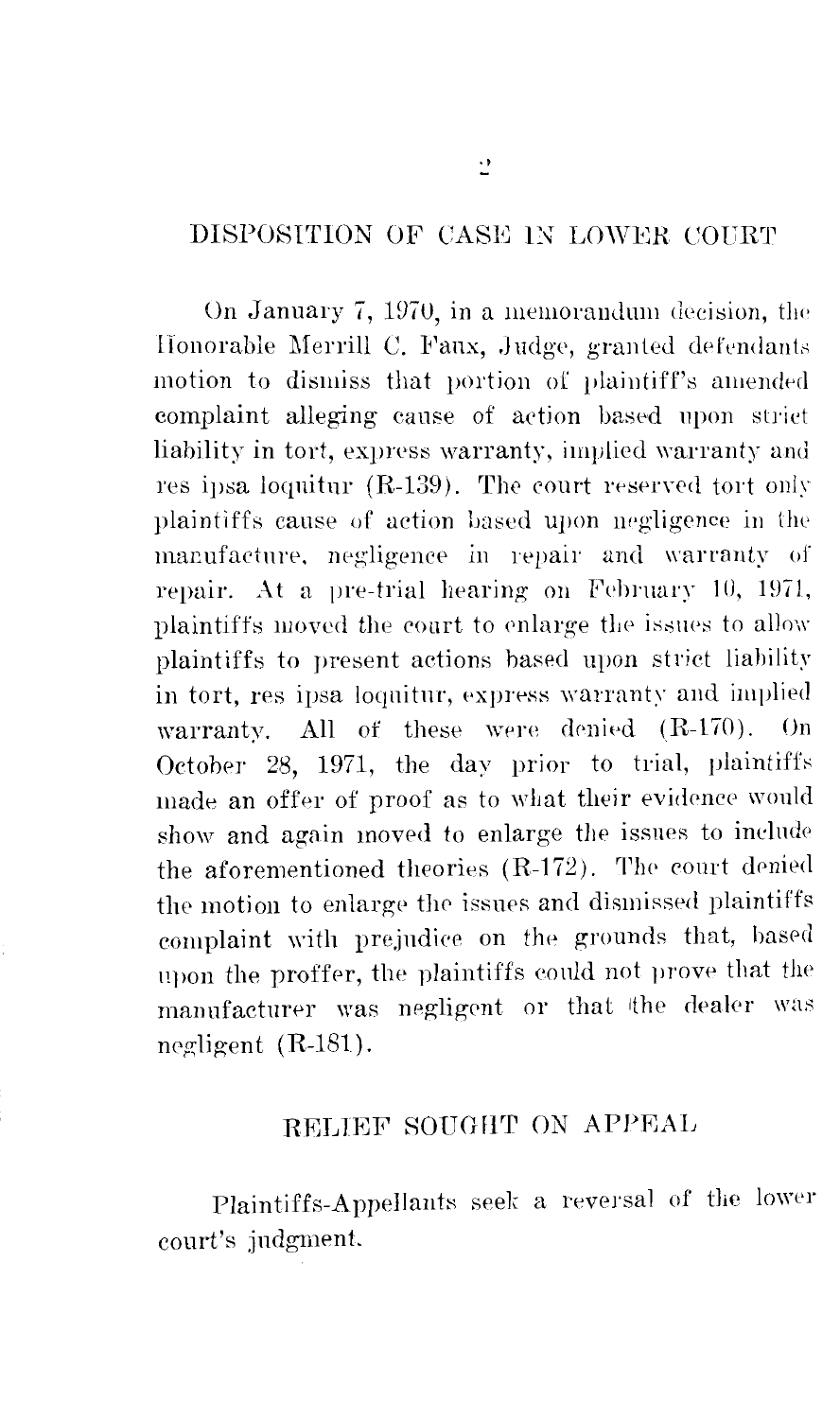## STATEMENT OF FACTS

Plaintiffs brought a products liability action against the defendants alleging that defects in the manufacture and repair of an automobile were the cause of an accident in which all of the plaintiffs were injured (R-1; see also R-10G).

Plaintiffs were granted leave *to* file an amended complaint in which they alleged that the defendants would be liable *to* them on causes of action including strict liability in tort, implied warranty, express warranty, negligence and negligence based upon res ipsa loquitur (R.-106). The defendants moved *to* dismiss plaintiffs amended complaint on 'the ground that such failed to state a cause of action upon which relief could be granted  $(R-125)$ .

The District Court granted defendants motion *to*  dismiss plaintiffs cause of action based on strict liability in tort on the grounds that such theory does ot apply in Ftah (R.-139).

The District Court dismissed plaintiffs cause of action based upon warranty as to Cadillac Motor Company on the grounds that there was no privity of contract between the plaintiffs and the manufacturer of the automobile. The same cause was also dismissed as to the defendant dealer on the grounds that there was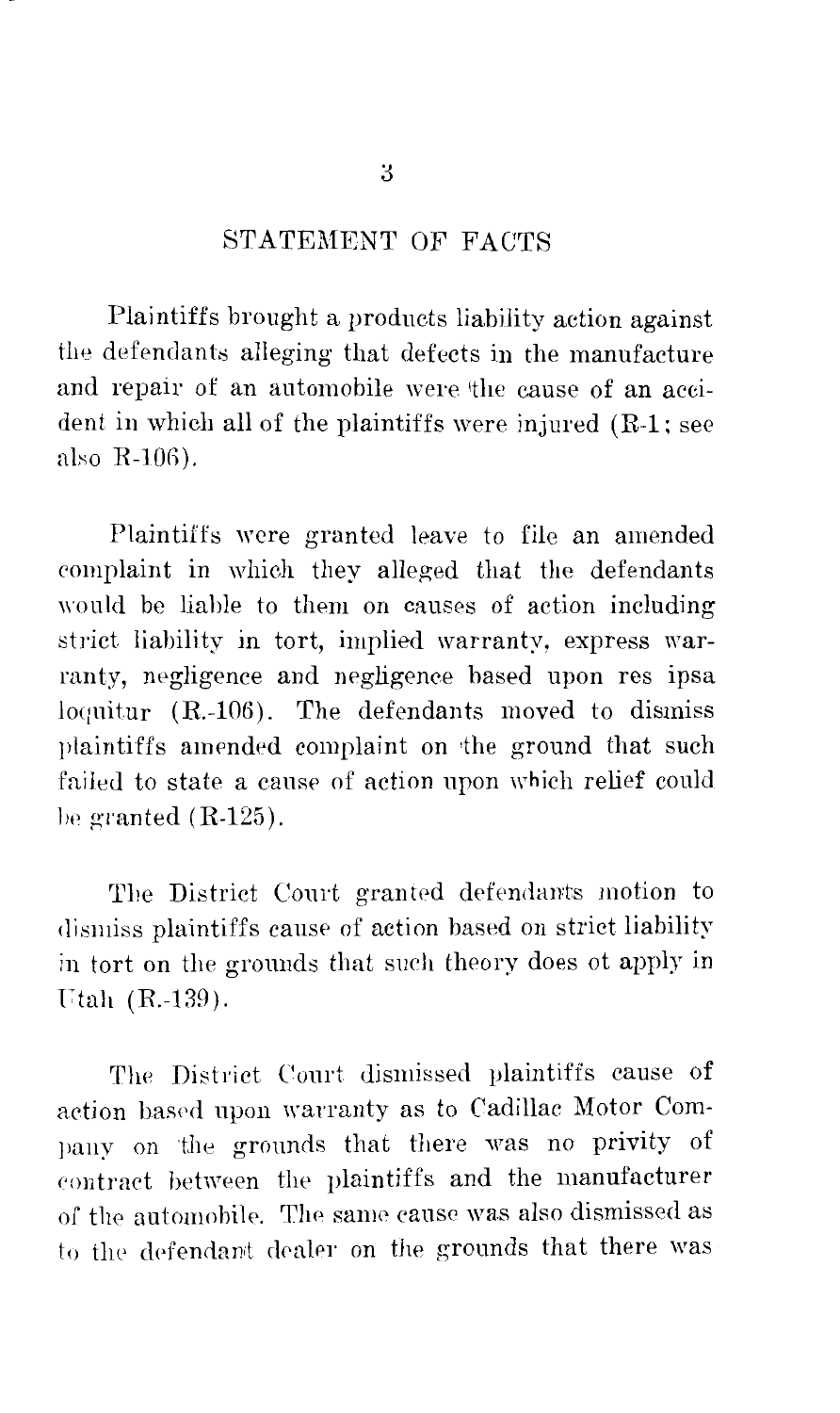an exclusion of warranties, express and implied, in the sales contract between the dealer and the plaintiff purchaser of the automobile  $(R-139)$ .

The court dismissed the canse of action based upon res ipsa loquitur on several grounds (R-139).

The Court left standing and reserved for trial the causes of action based upon the defendants negligence in the manufacture and repair of the Cadillac automohile (R-139).

At a later date the parties held a pretrial conference at which time the plaintiffs again moved the court to enlarge the issues to include theories of action based upon strict liability in tort, implied warranty, express warranty and res ipsa loquitur (R-170).

The pre-trial judge denied that motion.

On October 28, 1971, the day prior to trial, the parties met with the trial judge at which time the plaintiffs again moved to enlarge the issues to include strict liability in tort, implied warranty, express warranty and res ipsa loquitur. That motion was again denied (R-172).

Whereupon the plaintiffs made an offer of proof as to what their evidence would show as follows:  $(R-173)$ : see also R-187)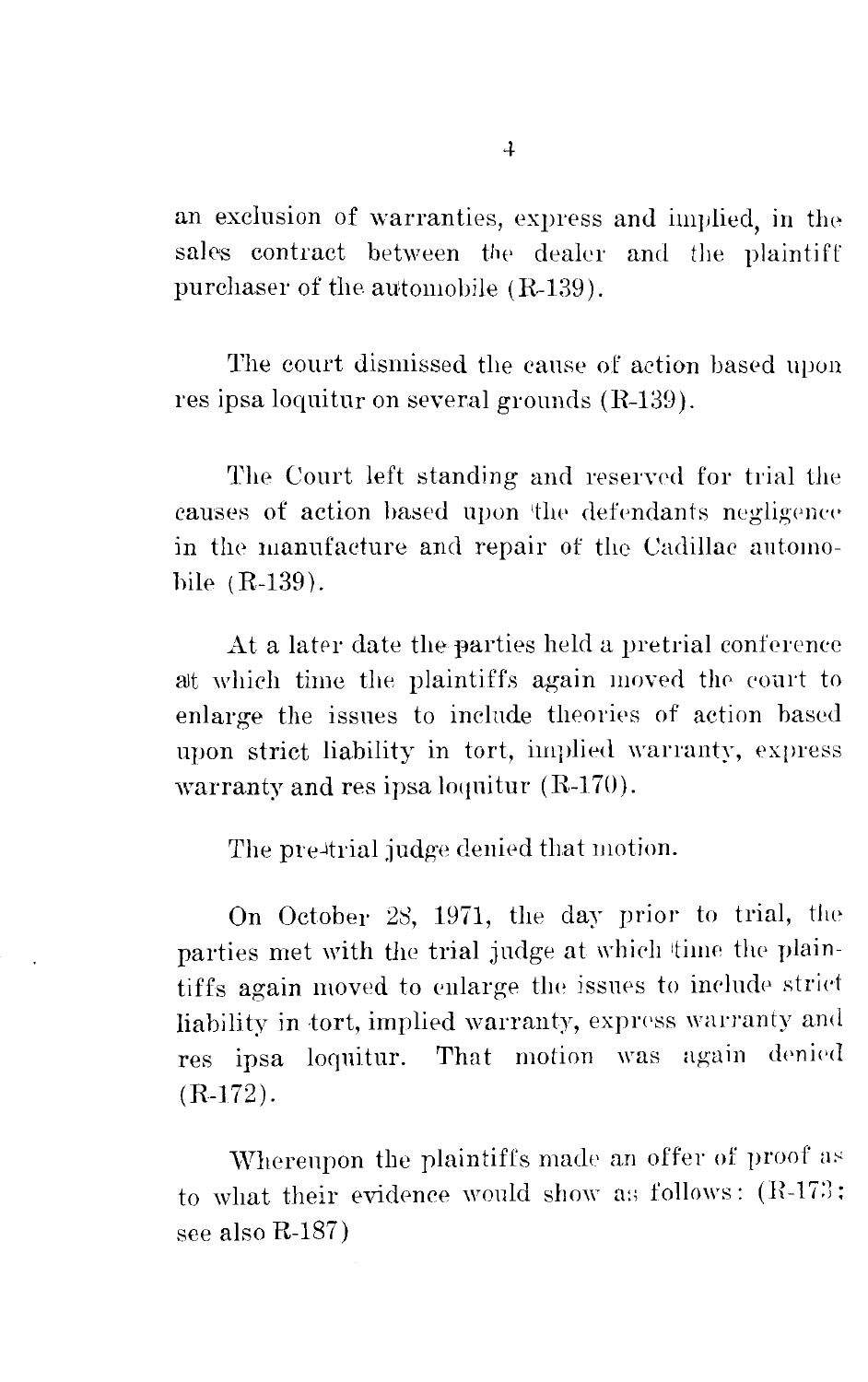Your Honor, if the plaintiffs were to go to trial Monday, the evidence which the plaintiff would hope to elicit during the course of the trial is that the plaintiff, Clifford Parker, in June of 1964, purchased a 1964 Cadillac automobile from the defendant Owen Wright; and that the Cadillac automohile was manufactured by the defendant, General Motors Corp.

The evidence would show that the plaintiff, Parker, had the car for some two  $(2)$  to three  $(3)$  months when a problem in the primary electrical system of the car manifested itself.

The problem would reveal itself in that the engine would cease running while the plaintiff was driving his automohile.

The evidence wonld show that at the time the engine would stop running, the plaintiff would lose the power equipment in the car, which included power steering and power brakes.

The evidenee would further show that the plaintiff took the automobile in for repairs to the defendant, Owen Wright, in Layton, Utah, some twelve (12) to thirteen (13) times for repairs for the very same problem.

The evidence would further show that in February of 1965 the plaintiff wrote to the President of defendant, Cadillac Motor Company and complained of his automobile and outlined the problems that he was having with the Cadillac.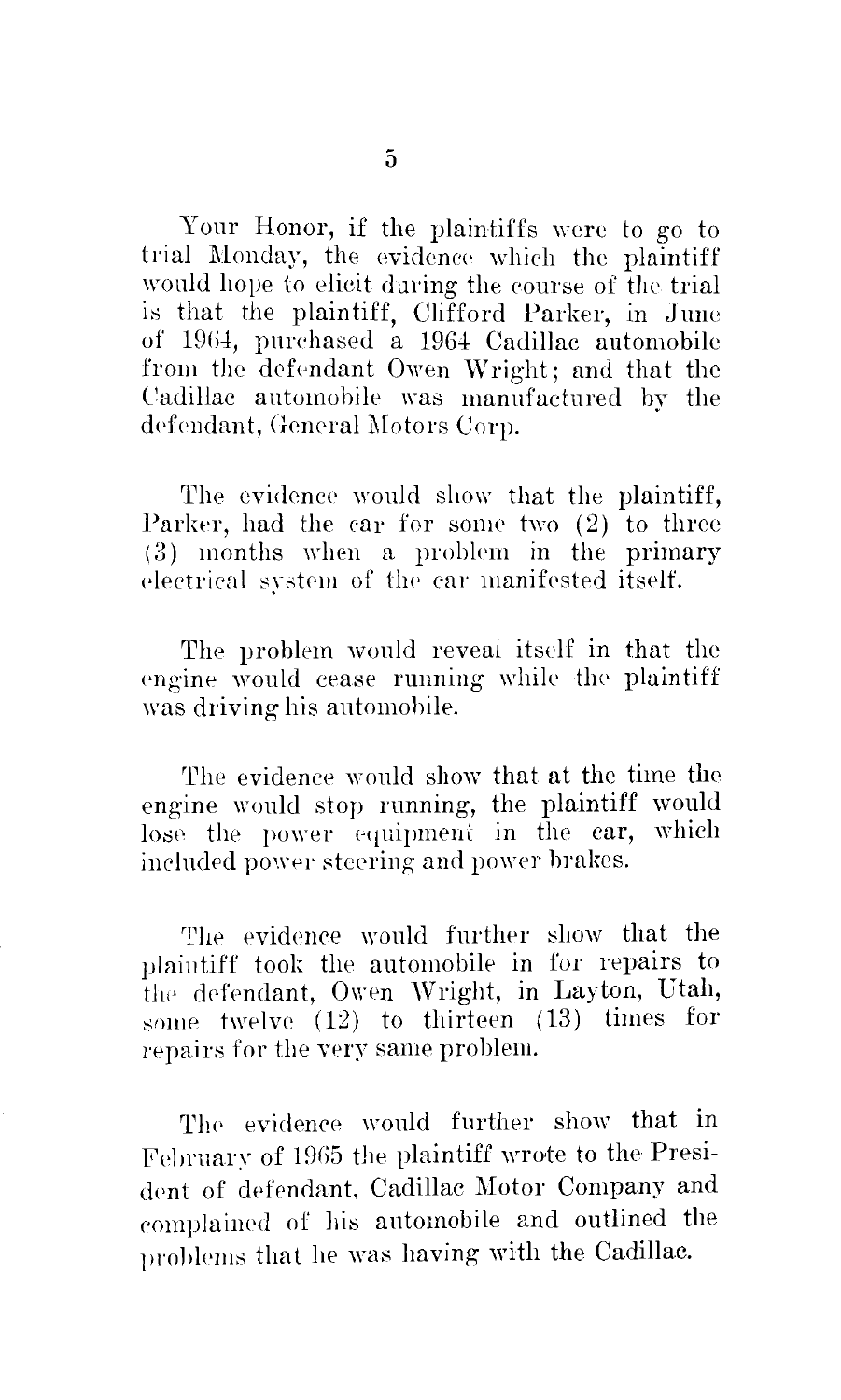The evidence would show that on February 14 of 1965, the defendant responded expressing interest and concern over the problems with plaintiffs automobile and indicated that letters would be forwarded to their San Francisco Office and also requested Mr. Parker to take the car back into defendant, Owen Wright, the authorized Cadillac agency, for repair.

The evidence would show that on February 16 of 1965, the plaintiff Parker did that very thing when his automobile ceased operating again where upon he took his automobile into defendant Owen Wright's for repairs because of the same problem in the malfunction of the primary electrical system.

Defendant Owen Wright returned plaintiffs car on February 16 of 1965, and plaintiff did not drive the Cadillac again until February  $20$ of 19G5.

On February 20 of 1965, the plaintiff Parker went on a fishing trip at Parley's Canyon and, on his return coming down the canyon, the engine ceased, again rendering the car without power systems; to-wit: no power steering or power brakes.

Without power, the plaintiff's automobile veered across the center of the road striking another automobile in which the plaintiffs' Edwards were riding.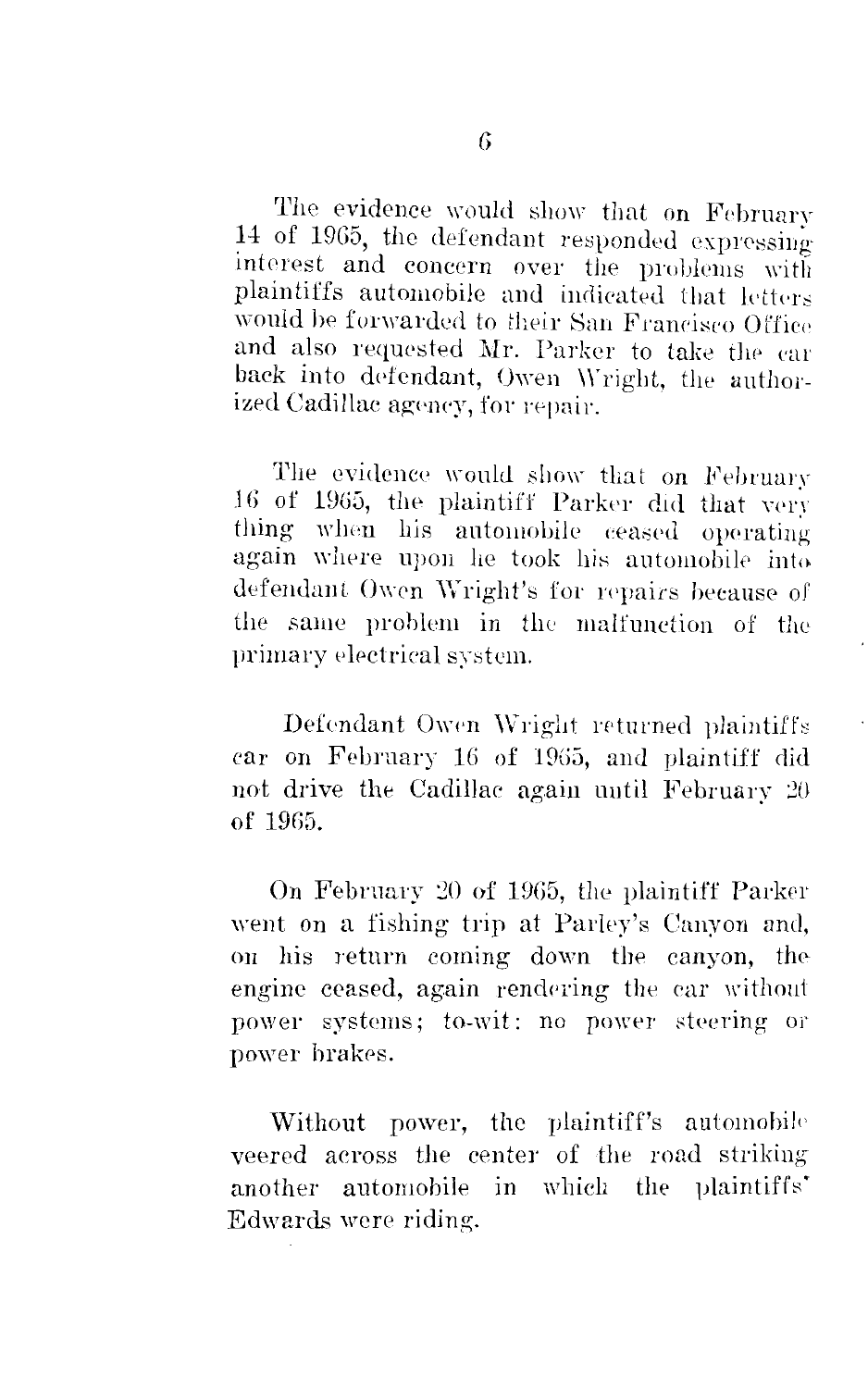The evidence would show that at that time the plaintiffs suffered substantial injuries in the automobile accident including permanent partial disability.

The evidence would further show that the service manager of Owen Wright, Inc. wrote to the highway patrol investigating the accident and indicated that the malfunction in the primary electrical system, causing the engine to stop, would not, in his opinion, render the car without power assistance.

The plaintiffs also offered to produce expert testimony which would indicate that the car was, in fact, defective; that the precise defect could not be located, with specifity; although it could generally be said to he in the primary electrical system of the automobile, that because of the short time that the automobile was driven before the defect manifested itself that in all probability the defect existed at the time of manufacture and was caused by the manufacturer of the automobile  $(R-181-7)$ .

At the conclusion of plaintiffs' proffer of proof, the defendants moved to dismiss plaintiffs' complaint with prejudice on the grounds that if in fact they had produced the testimony and evidence that they proffered, such would not sustain the burden of proof on a theory of negligence in manufacture or negligence in repair. The motion to dismiss was granted and plaintiffs' appeal.  $(R-173;$  see also  $R-175$ ).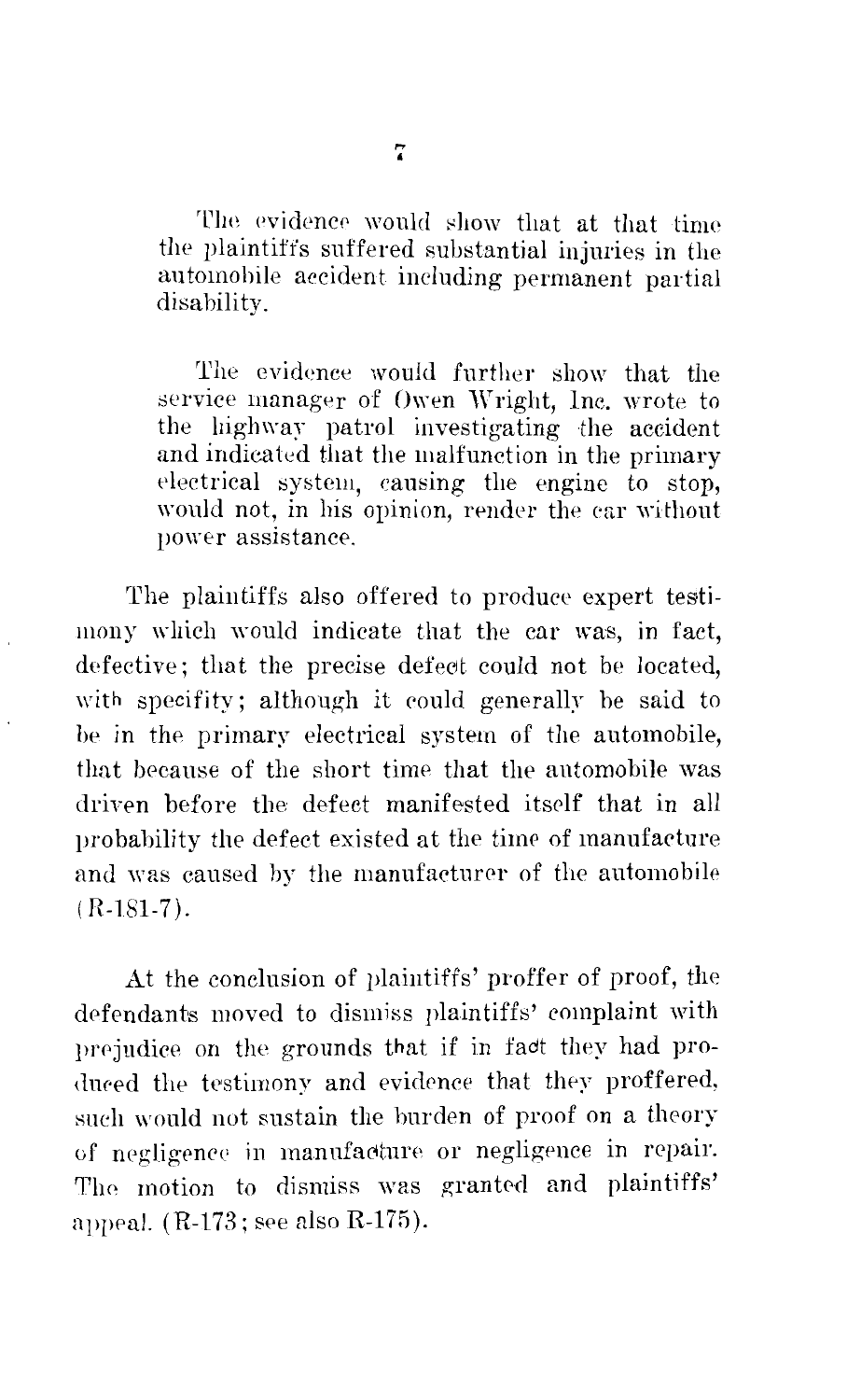### ARGUMENT

#### POINT I

# APPELLANTS WERE ENTITLED TO APPLICA-TION OF THE DOCTRINE OF STRICT LIABILITY IN TORT.

Although the Supreme Court of Utah has not yet adopted the policy of holding manufacturers and retailers of defective products strictly liable, it has become the majority rule, adopted by some two-thirds of the courts. (Prosser, the Law of Torts, page 655, 4th Ed. 1971).

Recognition of strict liability in tort as a theory supporting recovery of personal injury sustained through use of a defective product is a recent development in the law of products liability. (Products Liability. 1968 Utah Law Review, May, No. 2, 267, 278). This Law Review article notes that the landmark case is Greenman v. Yuba Power Products, Incorporated. 59 Cal. 2d 57, 377 P. 2d 897, 27 Cal. Rptr. 697 (1963), which was an action in negligence and breach of warranty and which held both the manufacturer and the seller of the machine strictly liable for injuries to the plaintiff. A prophetic statement of Dean Wade's is quoted at page 279:

> The trend for the future is clear ... It will soon become the established rule in the United States that the manufacturer is subject to strict tort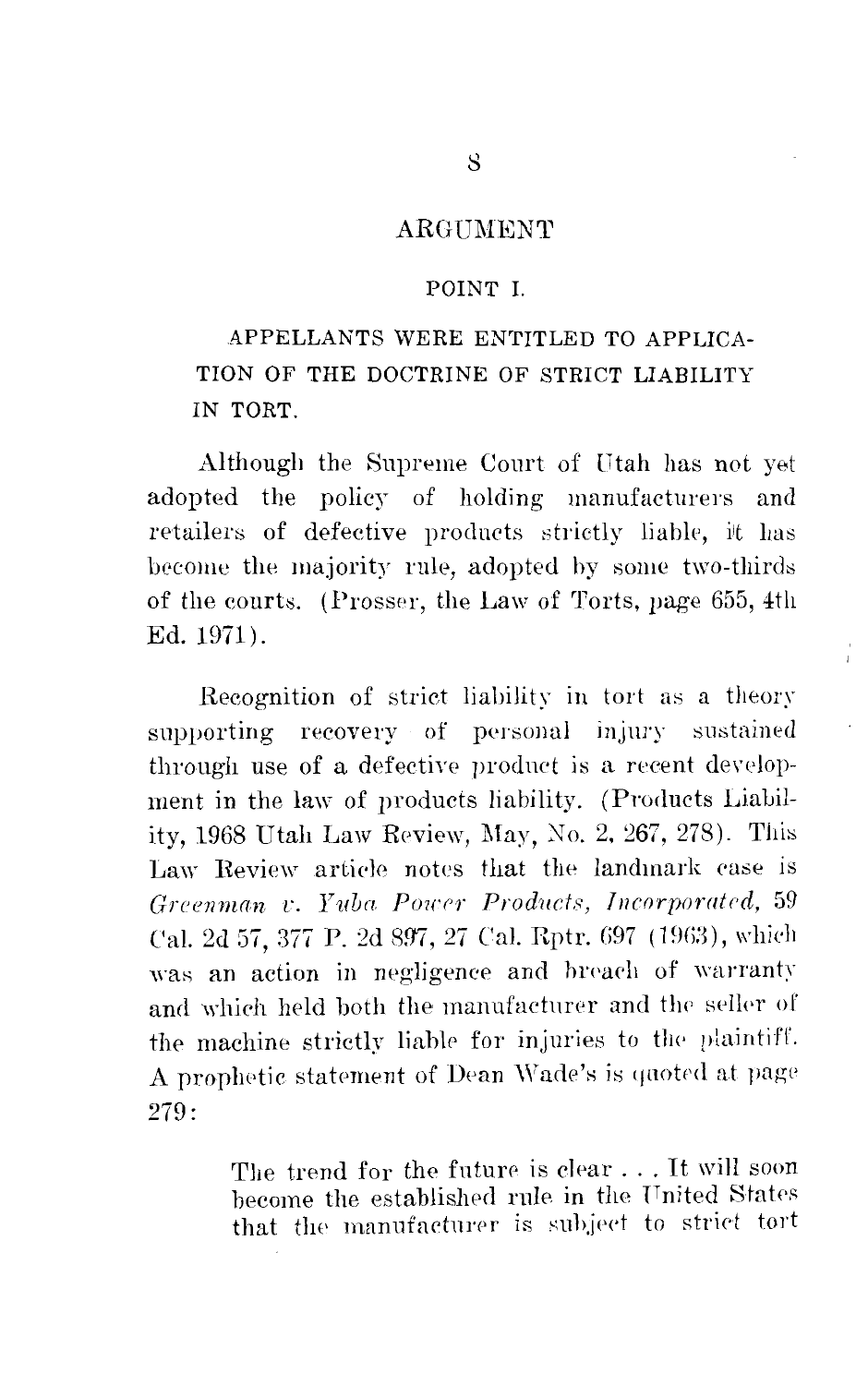liability without regard to the requirement of privity  $\ldots$ . Gradually a majority of the courts will slough off the warranty language and will he ready to follow the lead of the Restatement and the California court in frankly and accurately describing the liability as strict tort liability.

The doctrine grew out of a need for consumer protection against contract defenses, particularly disclaimers. At first, the coverage was limited to users and consumers, later it was extended to family members and guests. The most recent cases have held that the adoption of strict liability in tort against manufacturer and retailer is available to by-stander as well as user or consumer. In the case of *Caruth v. Mariani,* 11 Arizona App. 188, 463 P. 2d 83 (1970), the Arizona court extended strict liability protection to a plaintiff who was injured when his car was struck from the rear by another automobile with defedtive brakes. The decision was reached in a rehearing allowed because of the importance of establishing the public policy of the State of Arizona.

In extending the protection to "injured persons" and in holding the retailer liable as well as the manufacturer, the court said at  $463$  P. 2d, page  $86$ :

> ... The question resolves itself to a balancing of interest. Who should bear the loss? The injured member of the public or those persons who are in the chain of placing the defective goods on the market. We choose to protect the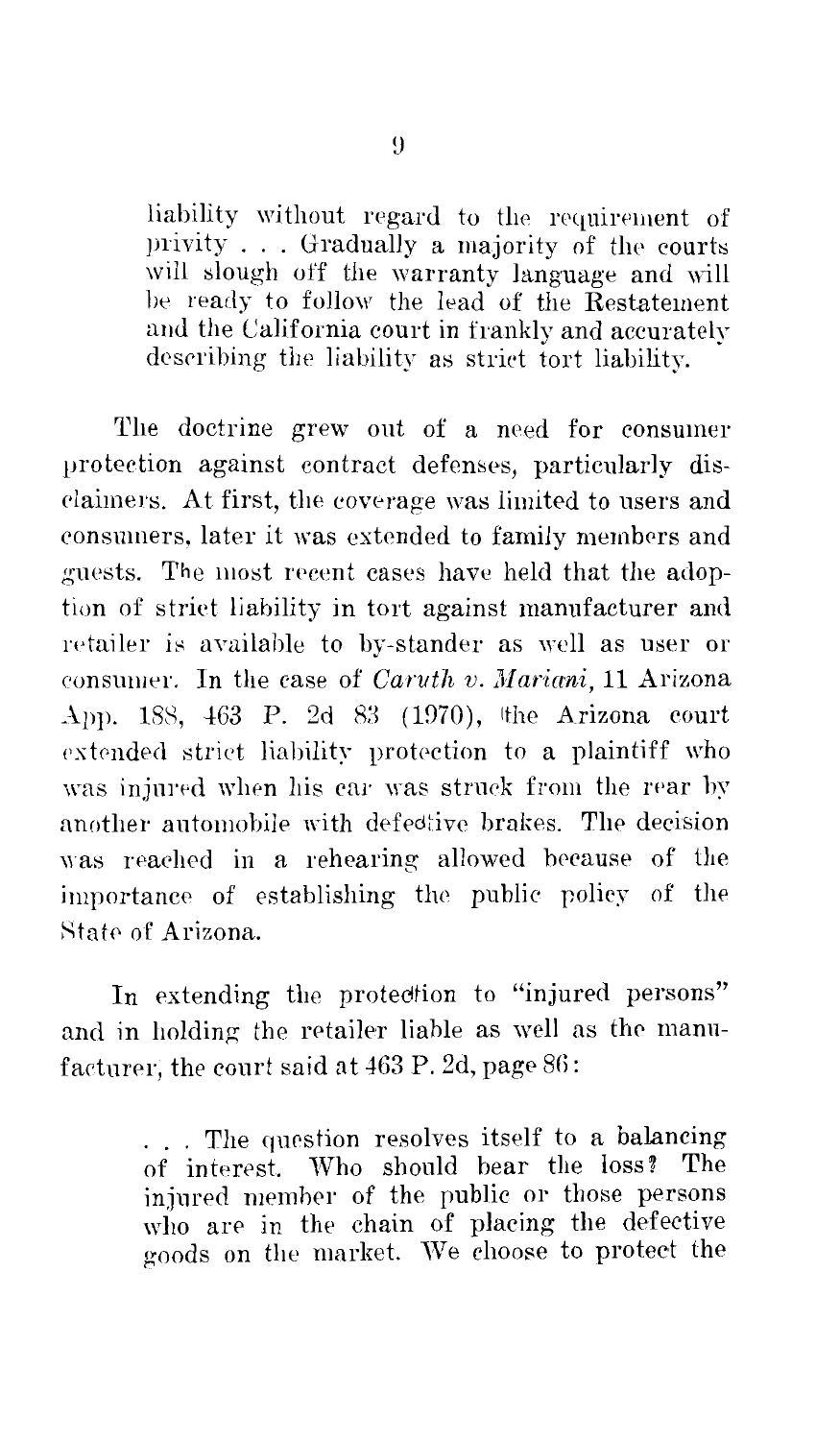member of the public since those jnvolved in the chain of marketing can distribute the risk hetween themselves by means of insurance and indemnity agreements. They should be better equipped economically to do. so than some innocent member of the public  $\dots$ 

The court noted that "all states which have adopted the theory of strict tort liability have extended the theory to the by-stander when called upon to do so  $\ldots$ ." (4G3 P. 2d at page 85).

In reversing its 1969 decision in the same case (See *Carnth v. Jlnrimli,* 10 Arizona App. 277, 458 P. 2d 371  $(1969)$ , the court quoted favorably from *Elmore v*. *Anicrican Motors Corp.,* 70 A.C. G15, 75 Cal. Hptr. 652, 4Gl P. 2d 84 (1969):

> It has been pointed out that an injury to a bystander "is often a perfectly foreseeable risk of the maker's enterprise, and the considerations for imposing such risks on the maker without regard to his fault do not stop with those who undertake to use the chattel. [A restriction on the recovery by by-standers] is only the distorted shadow of a vanishing privity which is itself a reflection of the habit of viewing the problem as a commercial one between traders, rather than as part of the accident problem." (2 Harper and James, The Law of Torts (1956) p. 1572, F.N. 6)  $(463 \text{ P.} 2d \text{ at page } 85).$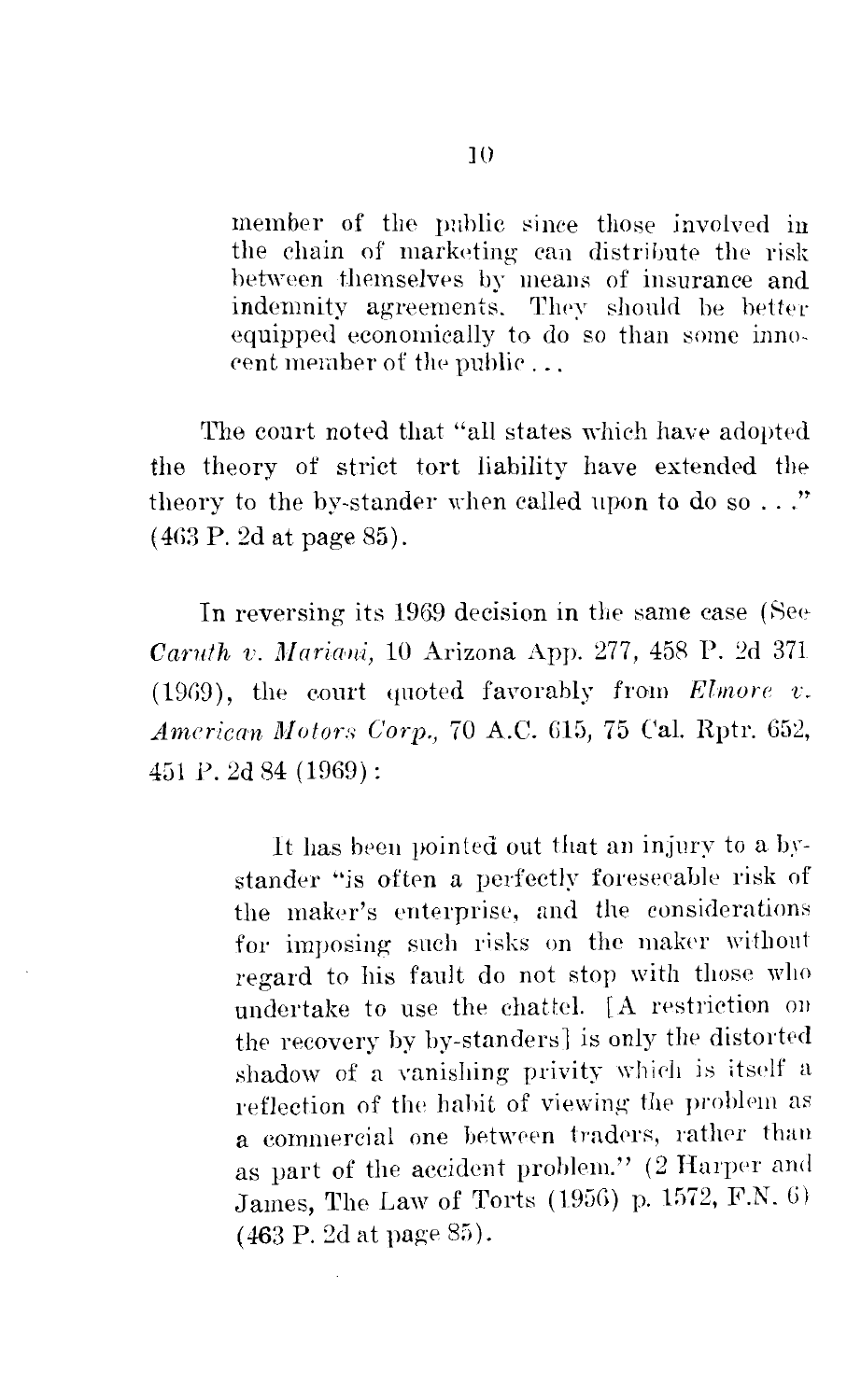The court emphasized that a by-stander needs greater protection than the consumer or user where the injury to the by-stander from the defect is reasonably foreseeable to the manufacturer and retailer, whereas the by-stander has no opportunity ito inspect for defects or otherwise guard against them and to whom the injury is nearly always unforeseeable.

The collision in the *Caruth* case took place in 1964, prior to the time that Arizona had adopted the Uniform Commercial Code. In other words, the applicable law, the theories behind them and the problems facing the Arizona court were markedly similar to those facing the Utah court in the instant case. (The Parker accident took place in February, 19G5, several months before Utah adopted the Uniform Commercial Code). As the Caruth court said at  $463$  P. 2d, page  $87$ :

> ... We really do not see any material difference for our purposes between the old Uniform Sales Act and the Uniform Commercial Code ... the U.C.C. parallels the adoption of strict liability, hut the two should not be confused with each other. They are "different breeds of cat." Strict tort liability is based upon public policy. Express and implied warranties under the U.C.C are based on contract. The U.C.C. still talks about disclaimers and notice. These are not tort concepts.

To this could be added a quotation from Prosser, The Assualt Upon the Citadel, 1960, 69 Yale L. J. 1099, 1134: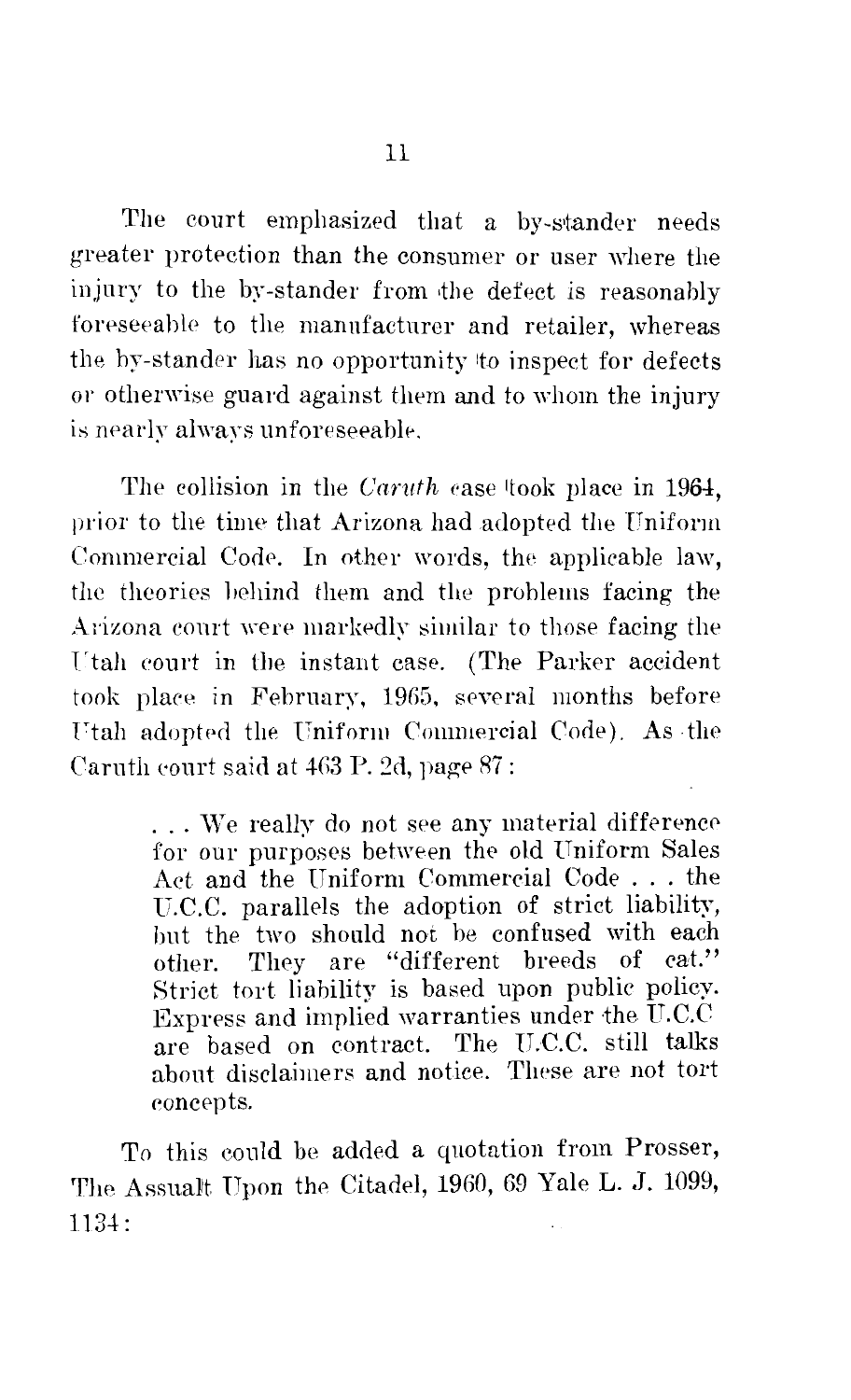There is no need to borrow a concept from the contract law of sales; and it is "only by some violent pounding and twisting" that "warranty" can be made to serve the purpose at all. Why talk of it? If there is to be strict liability in tort. let there be strict liability in tort, declared outright, without any illusory contract mask... there is nothing so shocking about it today that it cannot be accepted and stand on its own feet in this new Hiability to the consumer] and additional field, provided always that public sentiment, public demand and "public policy" have reached the point where the change is called for.

Further authority may be found in the cases dealing with the question. In Stewart v. Budget Rent-a-Car *Corp., et. al.* Hawaii,  $470$  P. 2d  $240$  (1970), the Supreme Court of Hawaii affirmed a trial court decision in favor of plaintiff lessee extending strict liability in tort to the defendant lessor of a defective automobile.

In Wasik v. Borg. v. Ford Motor Co., third party defendant, 423 F. 2d 44, (2d Circuit 1970) the United States Court of Appeals, Second Circuit upheld a decision of the United States District Court for the District of Vermont extending strict liability in tort to protect an innocent by-stander and his property. Although the Vermont Supreme Court had never specifically ruled on the question, Vermont had both juideial and legislative developments allowing the Federal Court to project a likely development of law in the State of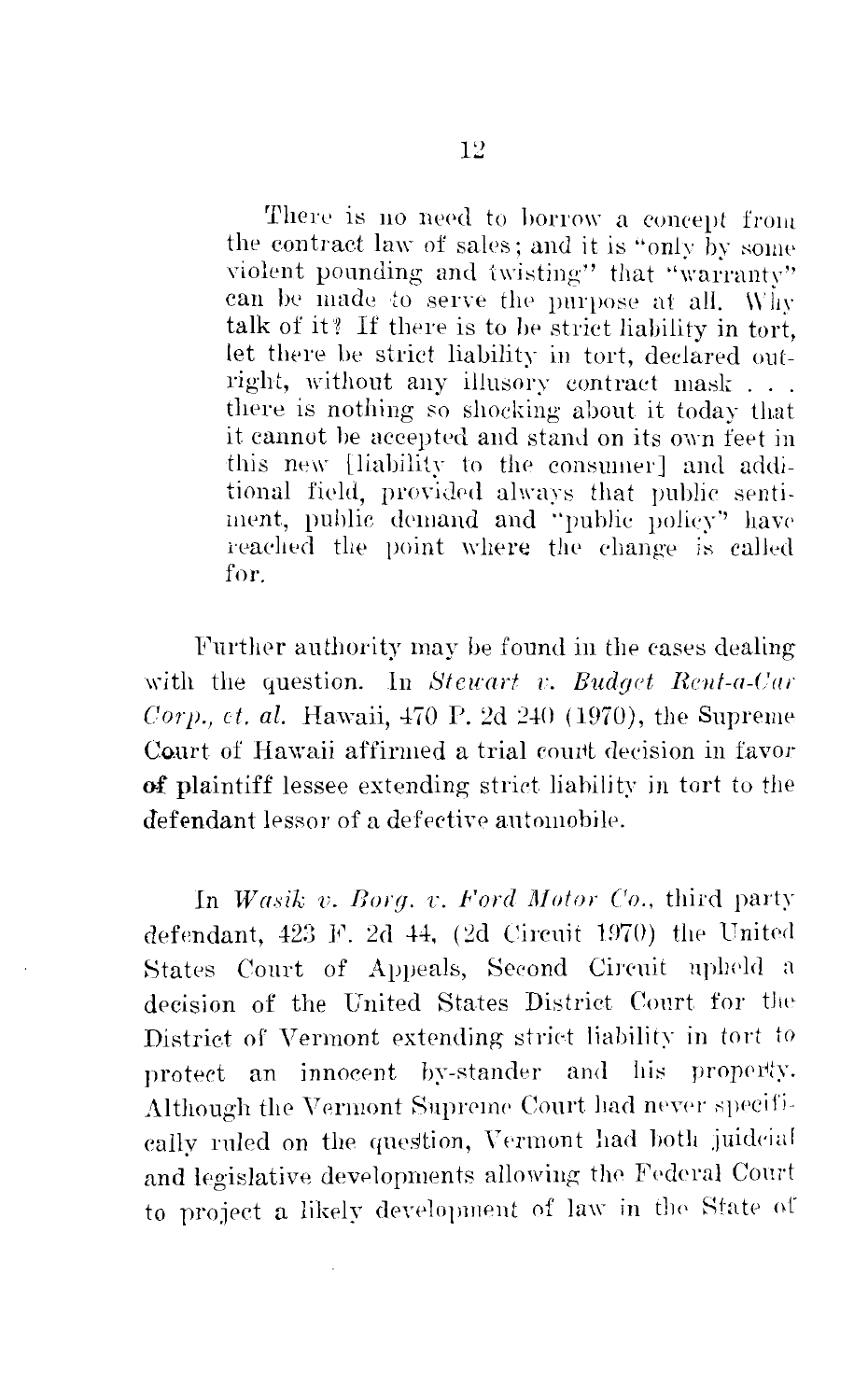Y ermont. The case arose out of a collision in which the jury found that a defective throttle linkage had caused a Ford automobile driven by defendant Borg to crash into the anto driven by plaintiff Wasik. Borg brought in Ford Motor as third party defendant and since Borg was found free of contributory negligence by the jury, judgment was rendered directly against Ford.

In *Lamendofo i:. Jlizell,* 115 N .• J. 8uper 514, 280 A. 2d 241 (1971) the Supreme Court of New Jersey extended the protection of strict liability in tort to an innocent by-stander who was injured in a head-on eollision, due, in part, to defective accelerator linkage on a new Pontiac driven by one of the defendants. The eourt found no inconsistency in the jury verdict holding the manufacturer and seller to strict liability in tort, while also finding that the driver was negligent.

In commenting upon the logic and language of *Rlmore*, supra, the court said at 280 A. 2d page 245:

> It is this language, and the inherent good sense which gives it life, that renders all arguments to the contrary mere vapid, shallow breaths. ln this age of sweeping social awareness and the attendant legal revolution, the concept of affording redress to by-standers on the basis of products liability is movement in an inevitable direction.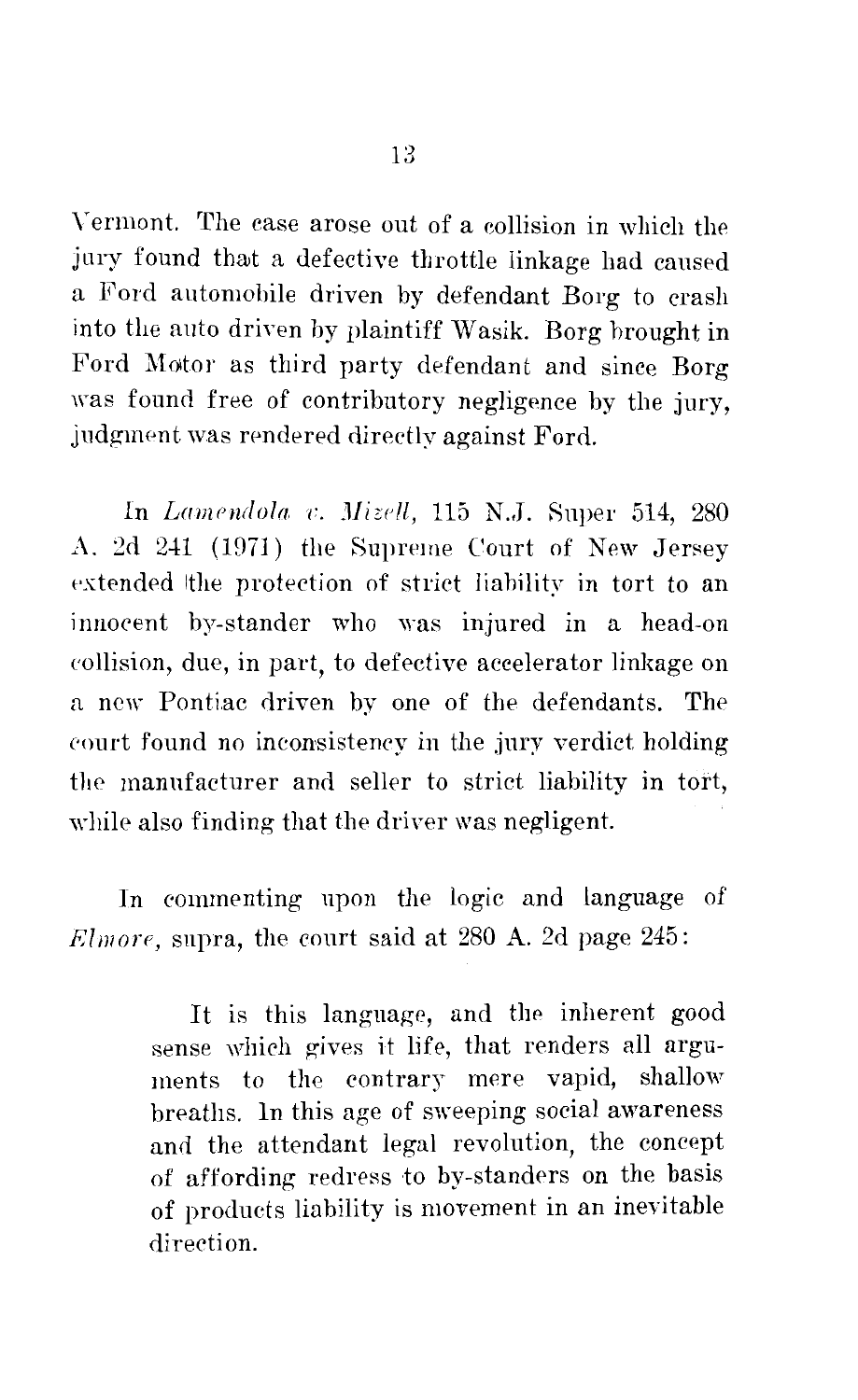The same court noted that, although the concepts of privity had been virtually abolished by adoption of strict liability in tort, the forseeability test "found in the dominion of negligence" is still applicable. Thus, an innocent "bystander", whether pedestrian or passenger in a speeding automobile fawfully upon the public highways (as were the plaintiffs Edward in the instant case) are "within the realm of foreseeability" of those who may

> ... be injured due to a defect in a vehicle that in some way inhibits or forecloses its control by the driver. This then is our holding today, a response to the simple and compelling case presented for determination. Thus, strict liability in tort, insofar as it applies to by-standards, provide a legal remedy where legal responsibility is properly placed. (280 A. 2d at page 246).

Adoption of strict liability in tort will not do great violence to the legal formulas which have long been employed by the Utah Supreme Court in settling such disputes.

In Hewitt v. General Tire and Rubber Co., 3 Utah 2d 354, 284 Pac. 2d 471 (1955) this court, citing its own earlier decisions noted, at 384 P. 2d. page 472, essential elements of plaintiffs case for recovery against a manufacturer of a defective product. They include: (1)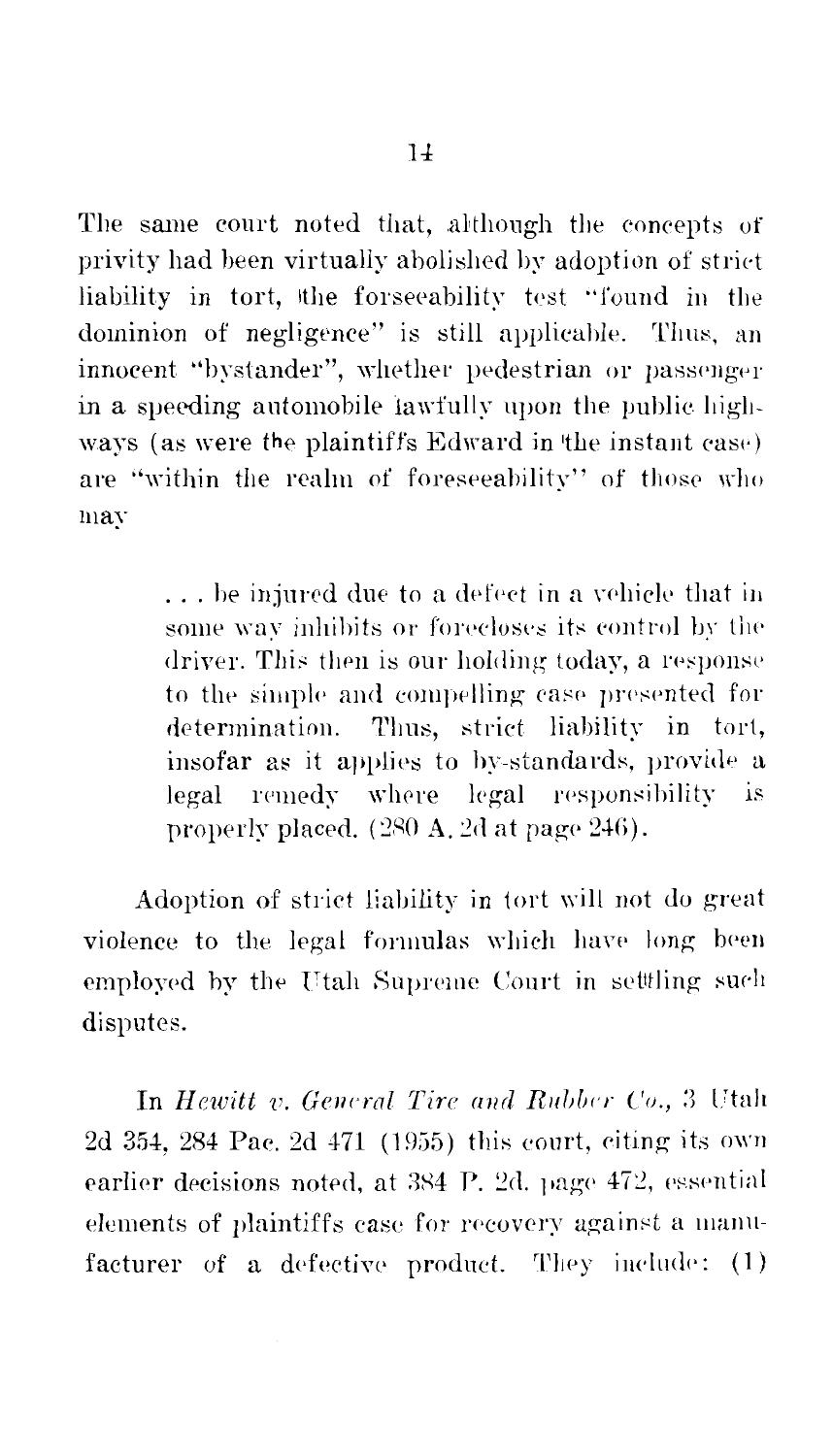defect; (2) defect present at the time of assembly: (3) defect discoverable by reasonable inspection;  $(4)$  injury dne to the defect.

Merely by removing "discoverable by reasonable inpection" the modern formula is complete. (See Utah Law Review, Products Liability, P. 283, May, 1968).

In the *Hewitt* case, recovery was granted to the plaintiff by reinstating the jury decision which had been set aside by the trial court. By allowing negligence of the manufacturer to be proven by inference and circumstantial evidence, the Utah court reached exactly the same result as it would have under the lable of "Strict" Liability in Tort." The court also quoted favorably from the Restatement of Torts: (284 Pac. 2d at 475). Adoption of Section ±02 A and extending it to by-standers, therefore, would be simply one more logical step for the Utah court to take along the same path. (See *Webb v. Olin Matheson Chemical Corp.*, 9 Utah 2d 275, 342 P. 2d 109± (1%9).

Appellants ask that the Third District court decision be reversed and remanded for presentation to the jury under the theory of Strict Liability in Tort, extended to by-standers.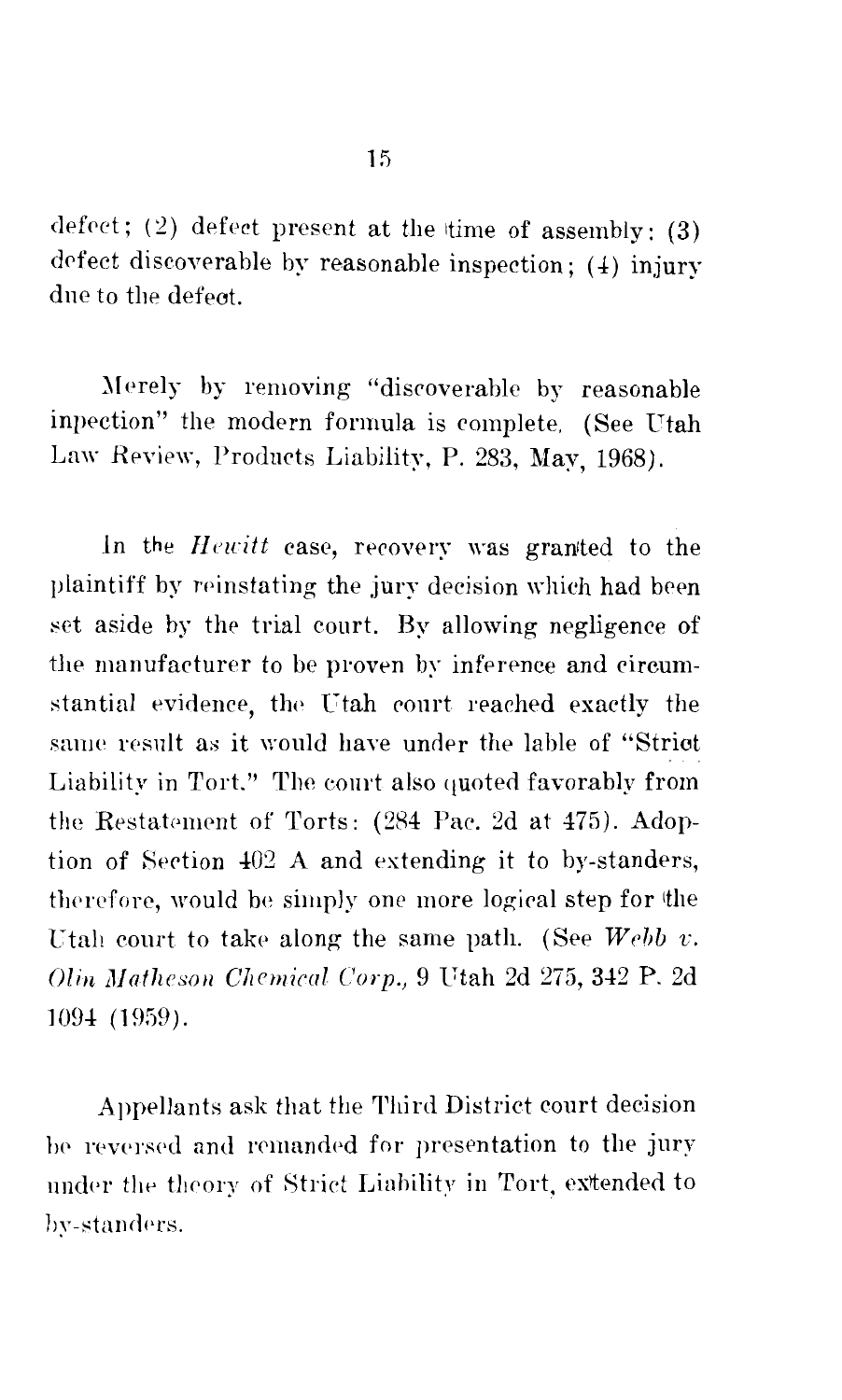#### POINT II.

DEFENDANTS BREACHED AN EXPRESS WARRANTY TO REPAIR OR REPLACE DEFECT-IVE PARTS AND THUS BECAME LIABLE IN CONTRACT FOR ALL THE FORESEEABLE CON-SEQUENCES OF THE BREACH.

In his disposition, taken on May 9,  $1967$  (R-19), Clifford F. Parker, plaintiff, stalted under oath that he purchased a brand new 1964 Cadillac automohile from Owen Wright, Inc., Layton, Utah, equipped with power steering and power brakes  $(R-141)$ . That shortly after he accepted delivery of the car, he began to experience trouble which was manifested by the abrupt stopping of the motor. At page 14 of Parker deposition he was asked:

> Q. How many times did you have it in Owen-Wright?

A. Well I would say a dozen or more.

\* \* \*

Q. And you took it into Owen-Wright on an average of once a month?

A. Oh Yes.

Q. Or oftener?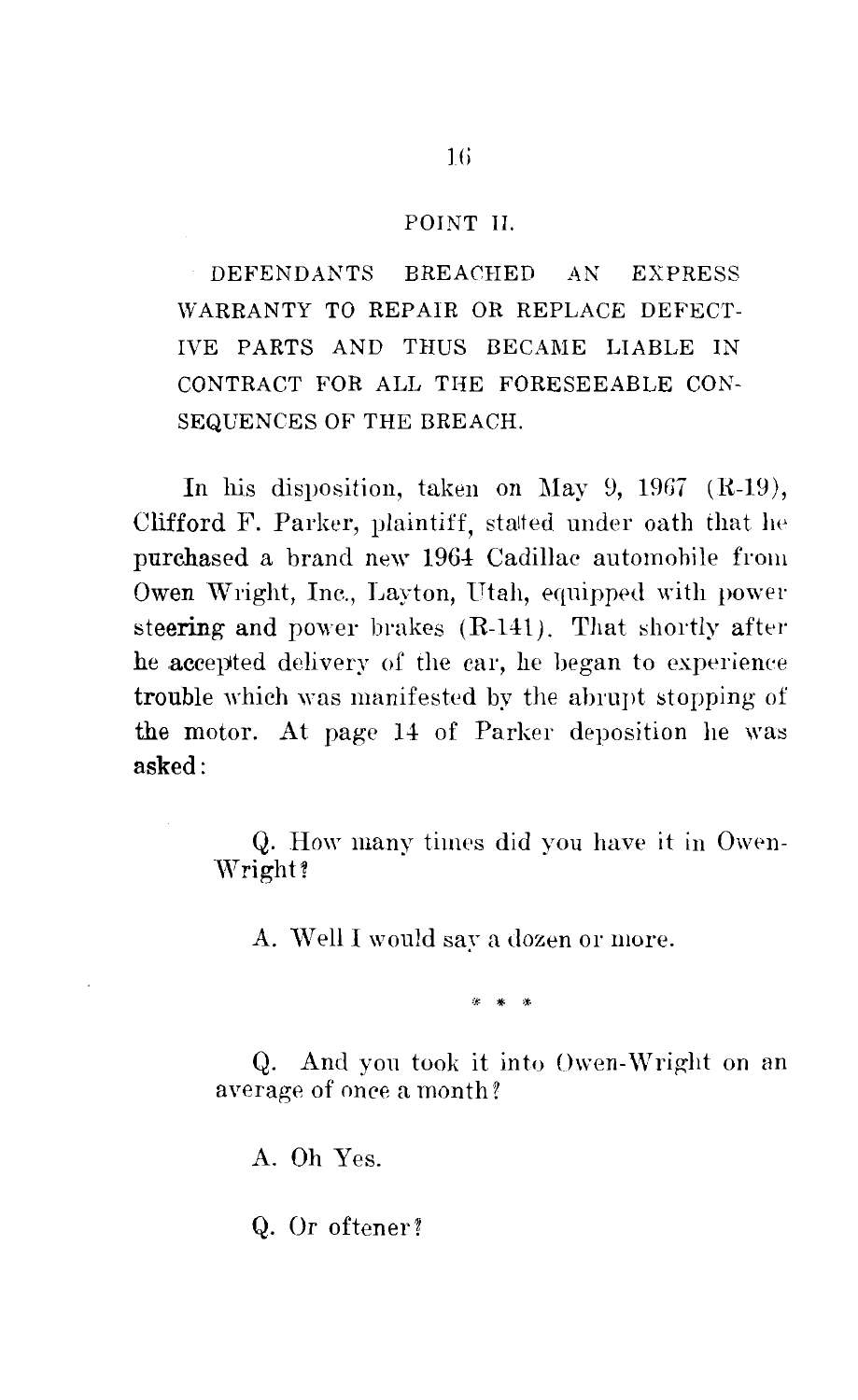A. Probably oftener.

\* \* \*

Q. And was it operating in February like it had every month before?

A. Yes. That is right. I got it out of the garage on a Thursday, my son brought it down for me on a Thursday night, and it set in the garage and I got in it Saturday morning to see if would run and drove up where we was fishing and it quit me coming down the canvon.

And at page 15.

Q. During the time it was being worked on at Owen-Wright did you notice any change in the way it operated at all?

A. Not a bit.

O. You mean that the twelve or so occasions that they worked on the car and it wasn't improved at all?

A. Not a bit.

The record also shows that the car motor died abruptly while being test driven by the mechanics of Owen Wright, Inc. (Deposition of Kenneth Pilcher, page 24) There is little dispute that a defect existed in the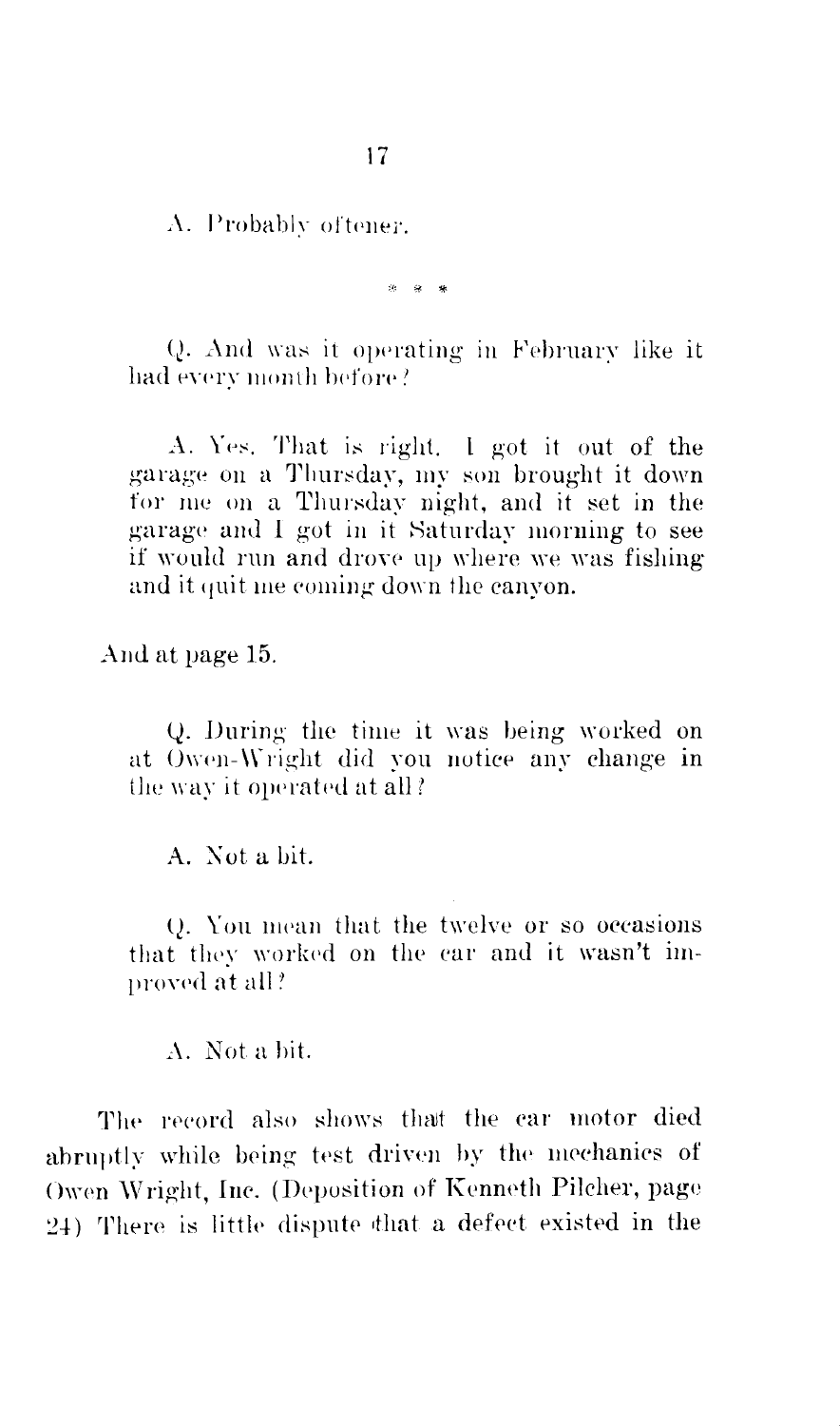automobile, that it was brought to the attention of the dealer on numerous occasions, whose failure to repair eventually led Clifford Parker to write a letter to the president of Cadillac Motors, complaining of the defect.

As stated by Addison Mueller:

A contractual limitation of liability to repair the defective product does not mean that a consumer must put up forever with the dealer's or a service center's futile efforts. The limitation of remedy carries in it the promise to repair and reading "within a reasonable time" into such a promise is standard judicial engineering. Once the dealer has made a certain number of unsuccessful attempts at repair, therefore, the promise to repair has been breached, the protection is gone, and the dealer is liable in contract for all consequences of the breach . . . ("Contracts of Frustration" The Yale Law Journal, Vol. 78: 576, 592 (1969), also see Secley v. White Motor Co., 63 Cal. 2d 9, 45 Cal. Reporter 17, 403 P. 2d 145, (1965).

In a brief submitted to the court in support of their motion for dismissal, defendants make the statement that there was no privity of contract between the defendant General Motors and plaintiff Parker (R-146). Their statement is negated by the terms of the express warranty which accompanied the 1964 Cadillac that was sold to plaintiff Clifford Parker and which states in part: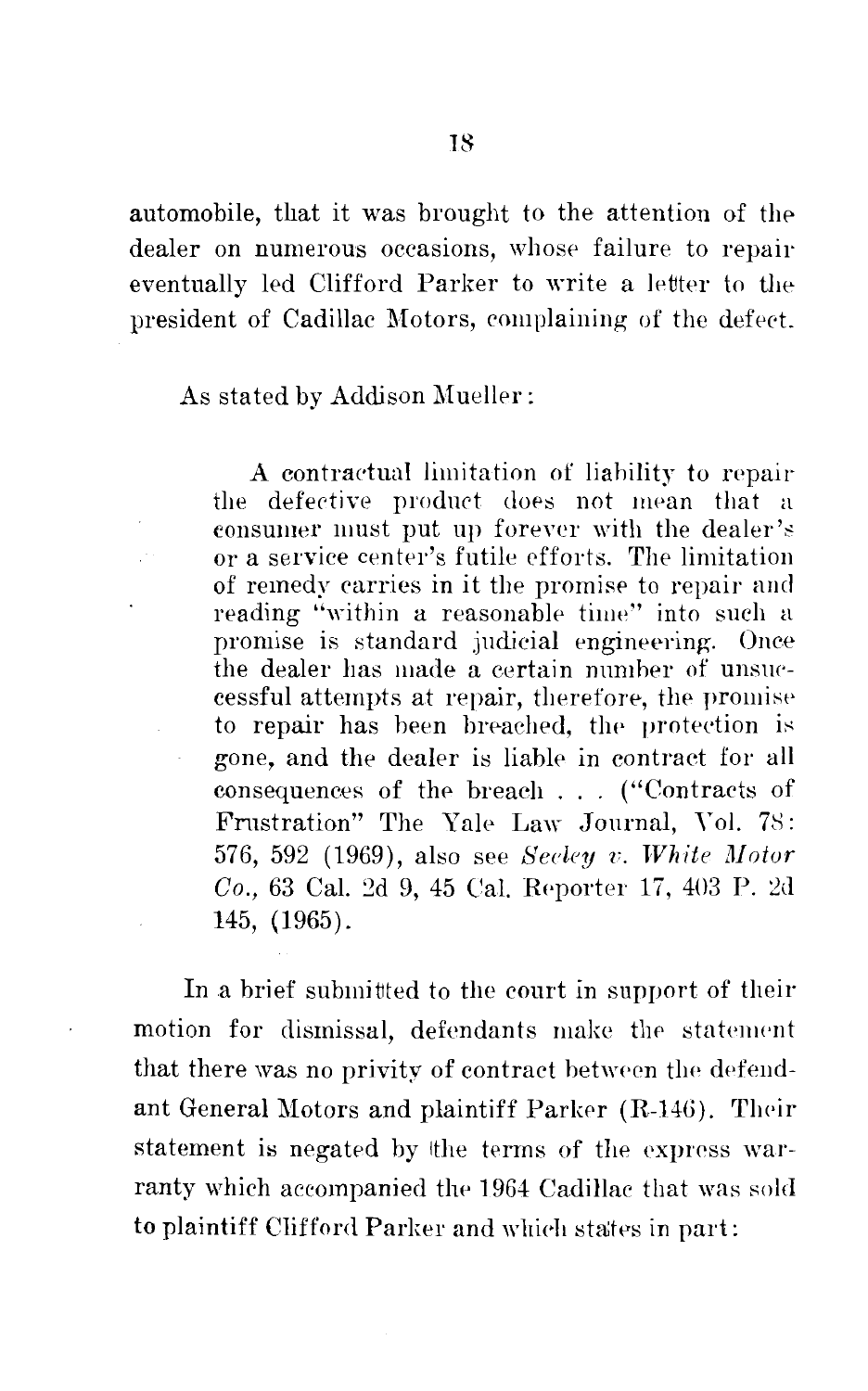Cadillac Motor Car Division of General Motors Corporation, as manufacturer, warrants each new motor vehicle purchased including all equipment and or accessories thereon (except tire and tubes), manufactured or supplied by Cadillac Motor Car Division and delivered to the original retail purchaser by an authorized Cadillac dealer, to be free from defects in material and workmanship under normal use and service  $(R-141: R-147)$ 

The warranty goes on to limit the liability of General Motors where the car had been subject to misuse, negligence or accident; repaired or altered outside of the authorized Cadillac dealership and, in any case, to twenty-four (24) months after purchase or the first  $24,000$  miles of use  $(R-141)$ . It is not disputed that plaintiff, Parker complied with all of the conditions of the warranty.  $(R-147)$ 

The undisputed facts show that Clifford Parker bought a car from General Motors which was expressly warranted to be free from defects of material and workmanship. That he used the car for the normal purpose for which it was intended. That a defect became noticeable soon after he had purchased it and well within the warranty period and that he notified the dealer and the manufacturer of defect. That neither the dealer nor the manufacturer made good on their express warranty of repair although given ample opportunity to do so.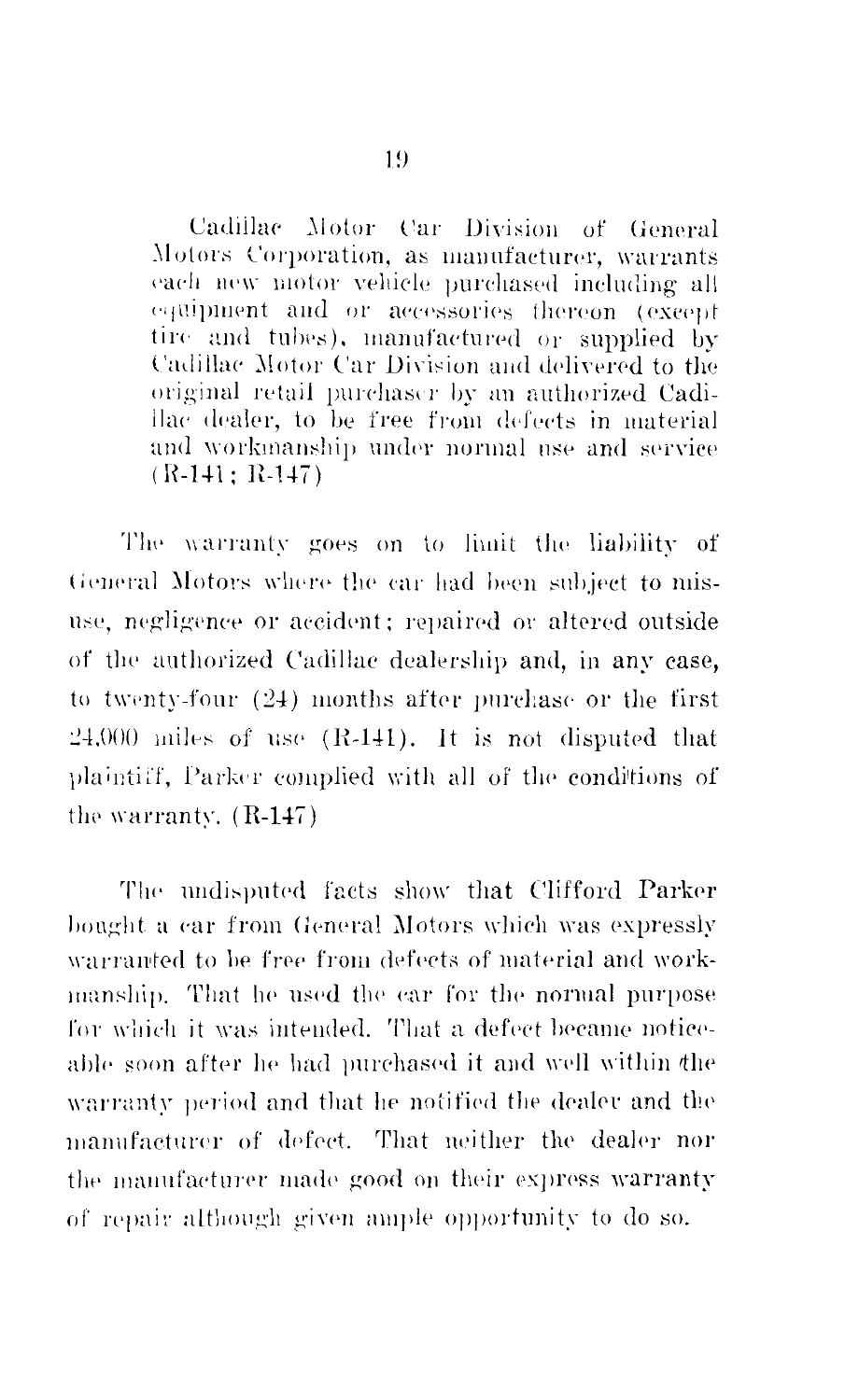Mr. Parker was a very good customer, having purchased four (4) Cadillacs prior to the defective one in question. Either the dealer or the manufacturer could have repaired the car, furnished Mr. Parker with a new car, or a suitable substitute car. Instead, they chose to make token repairs and even went so far as to furnish Mr. Parker with a "Jumper Wire" which allowed him to by-pass all of the electrical circuitry in the car, thus acknowledging that they knew of the defect and its general location. (Parker deposition, page  $12$ )

In *Seeley v. White Motors*, supra, the plaintiff had had difficulty with a truck which he had purchased from defendant through their authorized dealer, Southern Truck Sales. The dealer, with the aid of factory representatives, had made several unsuccessful attempts to correct the violent bouncing known as "galloping.'' Defendant set up the defense of limitation eontained in warranty which the court found "untenable." The court said at 403 P. Page 14R:

> When, as here, the warrantor repeatedly fails to correct the defect as promised, it is liable for the breach for that promise as a breach of warranty (citing cases). Since there was an express warranty to plaintiff in the purchase order, no privity of contract was required. (Citing cases)

The California court viewed the *Seeley* controversy as a commercial one and decided it on a contract warranty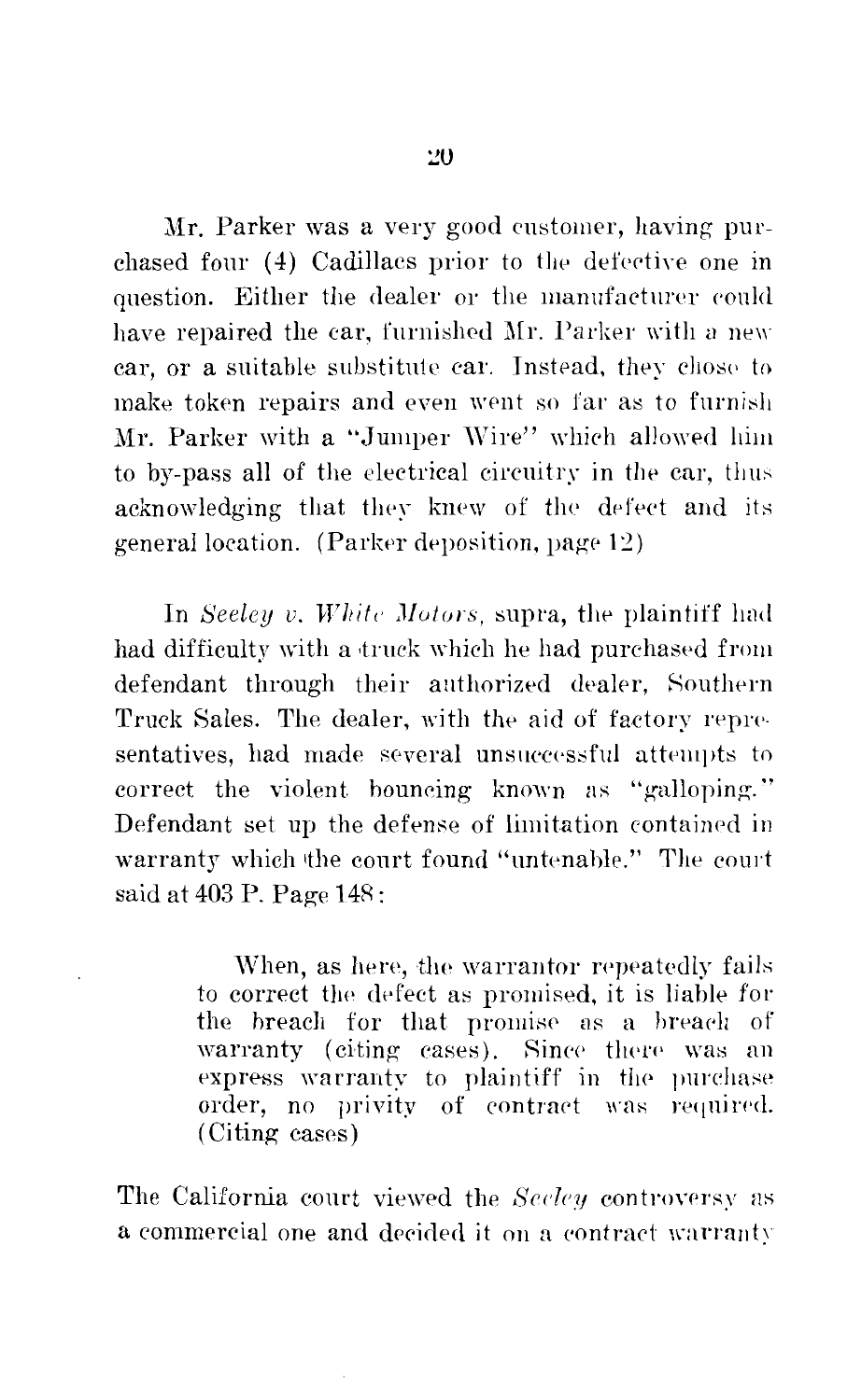theory rather than one of tort. However, it should be noted that White Motor was found liable for all of the damages caused by the defect. The jury rightfully found that the defect did not cause the truck to overturn and the Supreme Court did not tamper wih their decision. It upheld that portion compensating "the loss directly and naturally resulting in the ordinary course of events from the breach of warranty."  $(403 \text{ P}, 2d \text{ at } 148)$ 

The Seeley case, and those following it, is persuasive authority for the Utah Supreme Court to reverse the decision of the trial court in the instant case and to rule as a matter of law that defendant General Motors Corporation breached an express warranty to plaintiff Parker and therefore became liable to him for all the consequences of the breach. In the alternative, the court should remand the question of breach of an express warranty to be presented to the jury. (See Prosser, the Law of Torts, Section 97 Warranty, Page 651, 4th Edition, 1971).

### POINT III.

DEFENDANTS BREACHED AN IMPLIED WAR-RANTY OF MERCHANTABILITY: AN IMPLIED WARANTY OF FITNESS FOR A PARTICULAR PURPOSE: AN IMPLIED WARRANTY OF REPAIR AND THUS BECAME LIABLE FOR ALL OF THE FORESEEABLE CONSEQUENCES OF THE **RREACH.**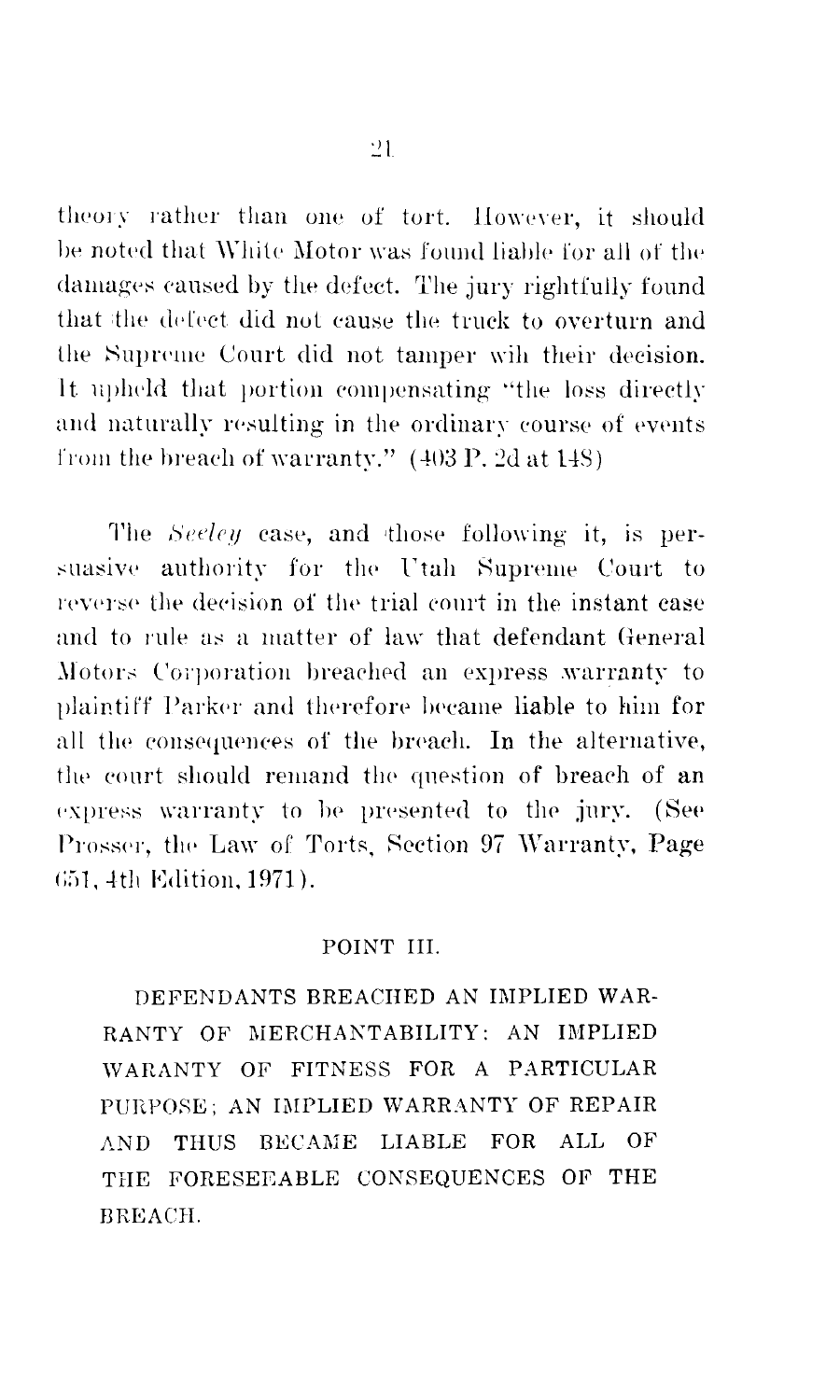Appellants contend that the disclaimer which defendants have set up as a defense  $(R-140)$  and which was accepted by the lower court  $(R-139)$  was a contract of adhesion with no equality of bargaining between the parties and should he declared unconscionable and contrary to public policy.

In *Henningsen v. Bloomfield Motors, Inc.*, 32 N. J., 358, 161 A. 2d G9 (19GO). the landmark ease the manufacturer and dealer were held strictly liable for injuries resulting from breach of implied warranty for defects in products put in the stream of commerce. The conrt stated at  $161$  A.  $2d$   $76$ :

 $10^{11}$  km

 $\ddot{\phantom{0}}$ 

It is perfectly clear, then, that even if the sale be under a trade name there is implied an obligation on the part of the seller that the article delivered will be the same quality, material, workmanship and availability for use as articles generally sold under such name. It would be wholly unreasonable to hold that, if one were to purchase, for example, an automobile under the trade name of "Ford" or "Buick" or "Cadillac'' or the like, no implied warranty of merchantable quality could be asserted by the purchaser even though the particular car delivered was in such bad condition, so gravely defective in materials and construction, that it could not be operated at all and was wholly useless for the ordinary purpose which an automobile was designed to serve.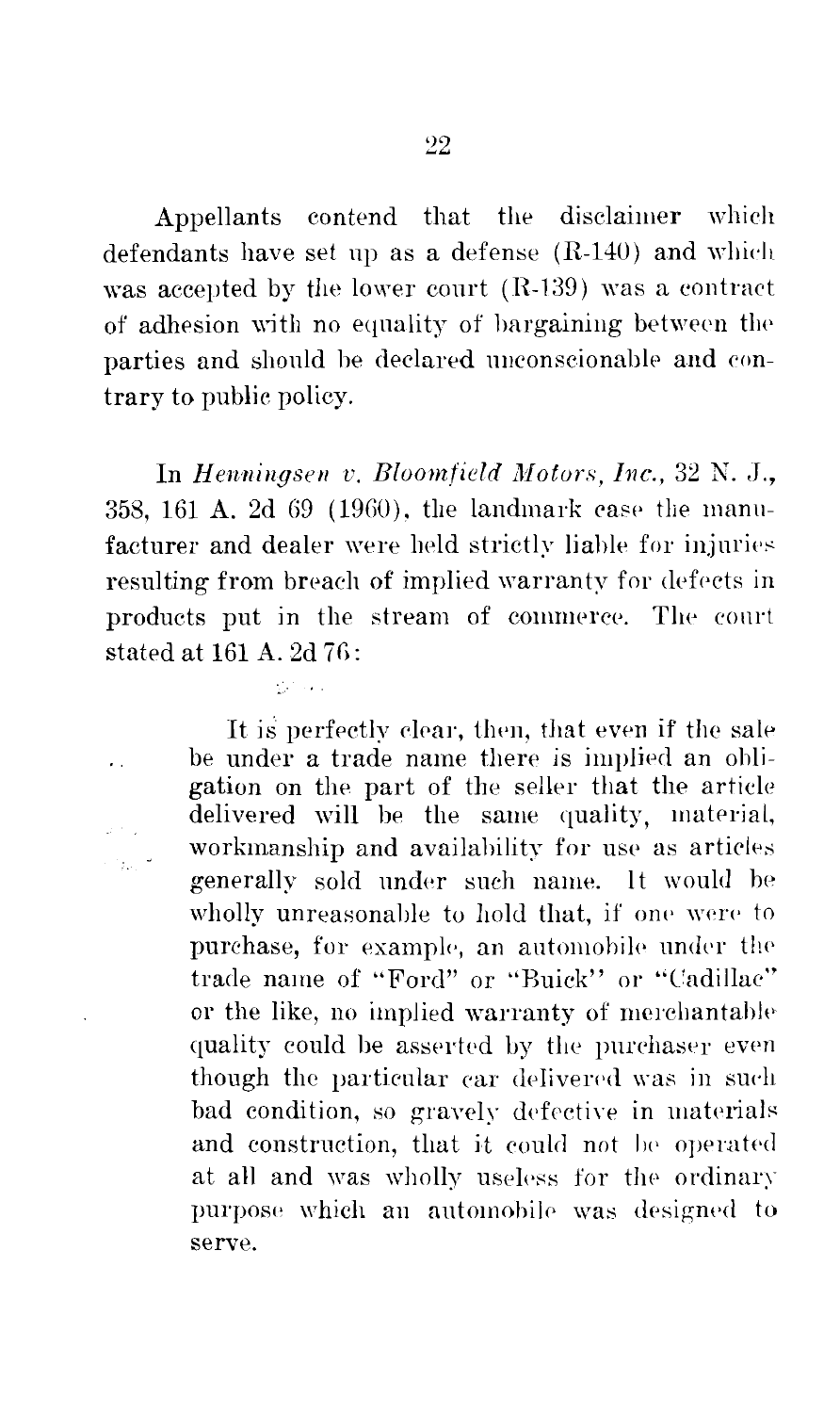And later, at page 77, the court said:

The Uniform Sales Act codified, extended and liberalized the common law of sales. The motivation in part was to ameliorate the harsh doctrine of caveat emptor, and in some measure to impose a reciprocal obligation on the seller to beware. The transcendant value of the legislation, particularly with respect to implied warranties, rest in the fact that obligations on the part of the seller were imposed by operation of law, and did not depend for their existence upon express agreement of the parties. And of tremendous significance in the rapidly expanding commercial society was the recognition of the right to recover damages on account of personal injuries arising from a breach of warranty. (Citing statutes and cases). The particular importance of this advance resides in the fact that under such circumstances strict liability is imposed upon the maker or seller of the product. Recovery of damages does not depend upon proof of negligence or knowledge of a defect. (Citing cases).

After a blistering commentary on the automobile industry's attempts to limit their liability and the "illusory character of the security presented by the warranty" and specifically stating a 161 A 2d 80 that an "express warranty against defective parts and workmanship is not inconsistent with an implied warranty of merchantability" and after dealing with the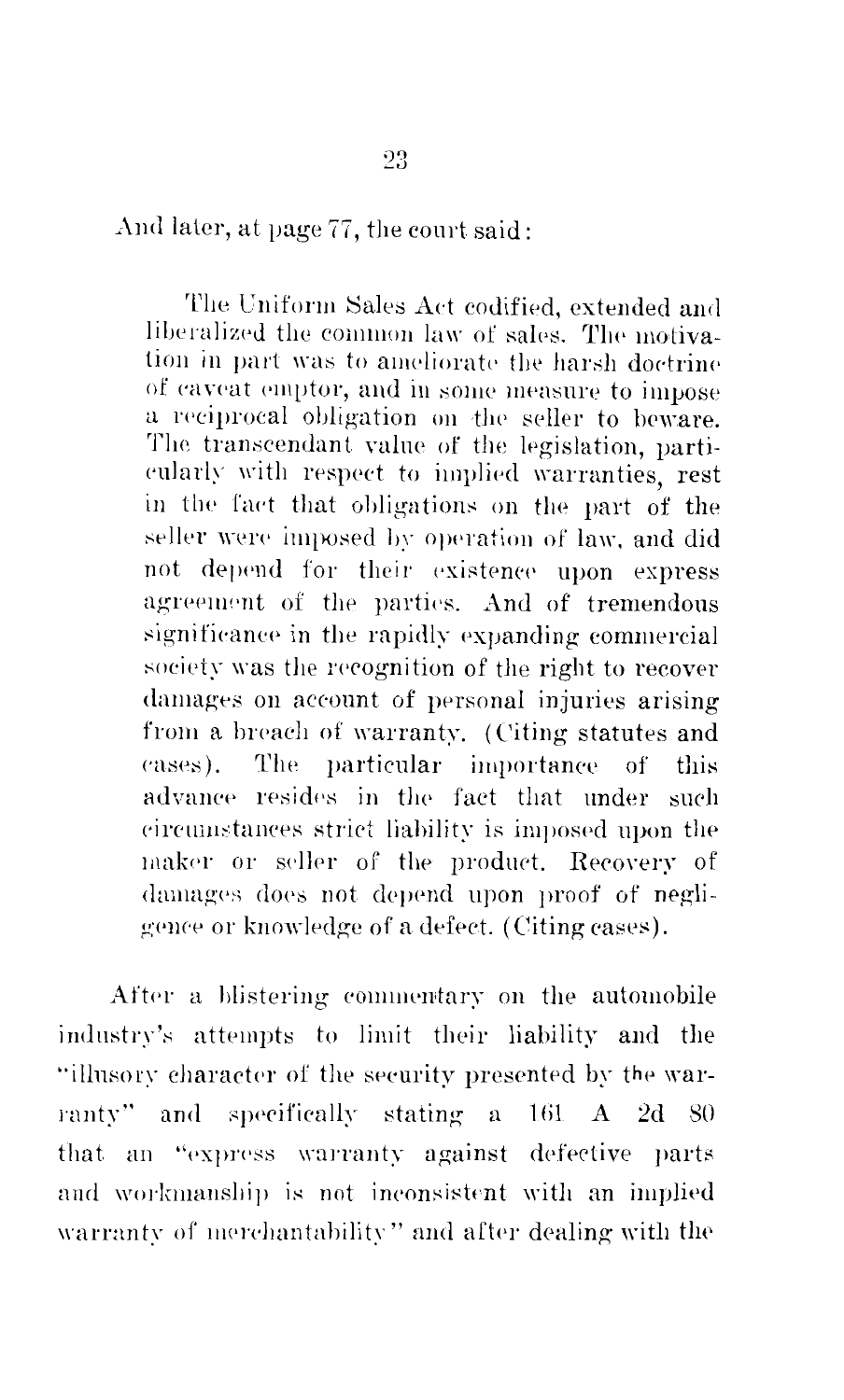specific question of the manufacturer's attmept to hide behind the retailer and claim lack of privity with the customer, the court said:

> It would be unjust to recognize a rule that would permit manufacturers of goods to create a demand for their products by representing that they possess qualities which they, in fact, do not possess and then, because there is no privity of contract existing between the consumer and manufacturer, deny the consumer the right to recover if damages result in the absence of these qualities, when such absence is not readily noticeable. (161 A. 2d at Page 81)

In analyzing the legislative purpose in enacting the Sales Act and its authorization to allow buyer and seller to qualify the warranty obligations of an agreement, the Henningsen court found that the legislature had contemplated a bargain between parties of "relatively equal bargaining strength" and held that a disclaimer was void as a matter of law. In so finding, they upheld a jury decision which established that the disclaimer was "not fairly obtained."

In a discussion of the implied warranty of the dealers as compared to the manufacturer, the Henningsen court found that the Sales Law annexed an implied warranty of merchantability to the agreement between the purchaser and the dealer. All but eight (8) states are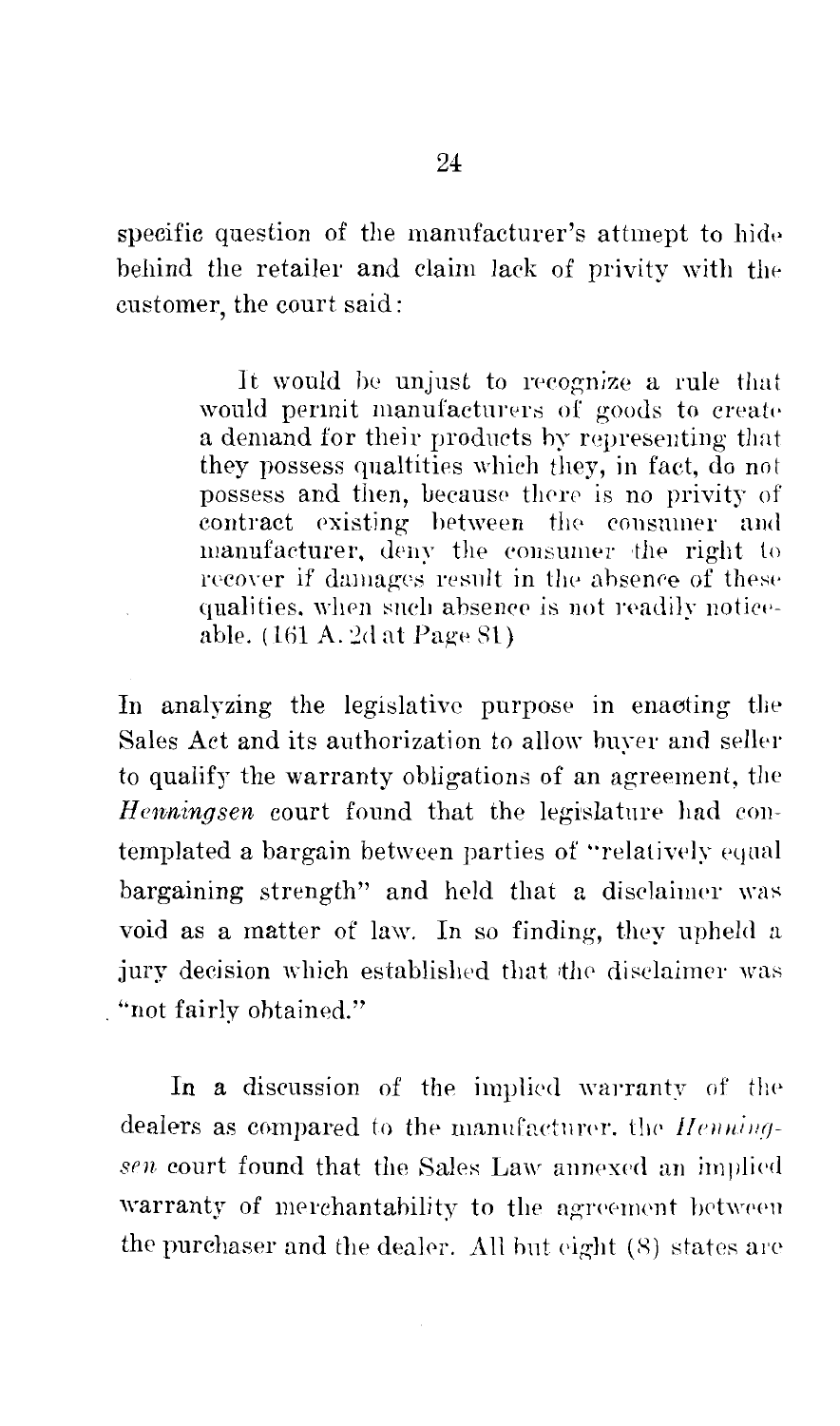said by Prosser to have followed *Henningsen* in rejecting privity of contract as a prerequisite to strict liability (Prosser, the Law of Torts, page 655, 4th Edition, 1971).

The *Henningsen* case was the forerunner of the present doctrine holding manfuacturers and dealers strictly liahle in tort for injures caused by defects in products which they have put on the market. If strict liability in tort is adopted in Utah, there is no need to talk of warranties. Nevertheless, the *Henningsen* case is persuasive authority for invalidating disclaimers in warranties of products that later prove defective.

Cadillac Motor's attempt to limit their liability in the purchase order and contracts of sale (R-141) to Mr. Parker should be declared invalid as a matter of law and, at least as to plaintiff Parker, the case should be submitted to the jury on the question of whether or not an implied warranty was breached.

Appellants ask that the District Court's decision should be reversed and remanded for trial on the question of breach of an implied warranty of merchantability, breach of implied warranty of fitness for a particular purpose and breach of an implied warranty to repair.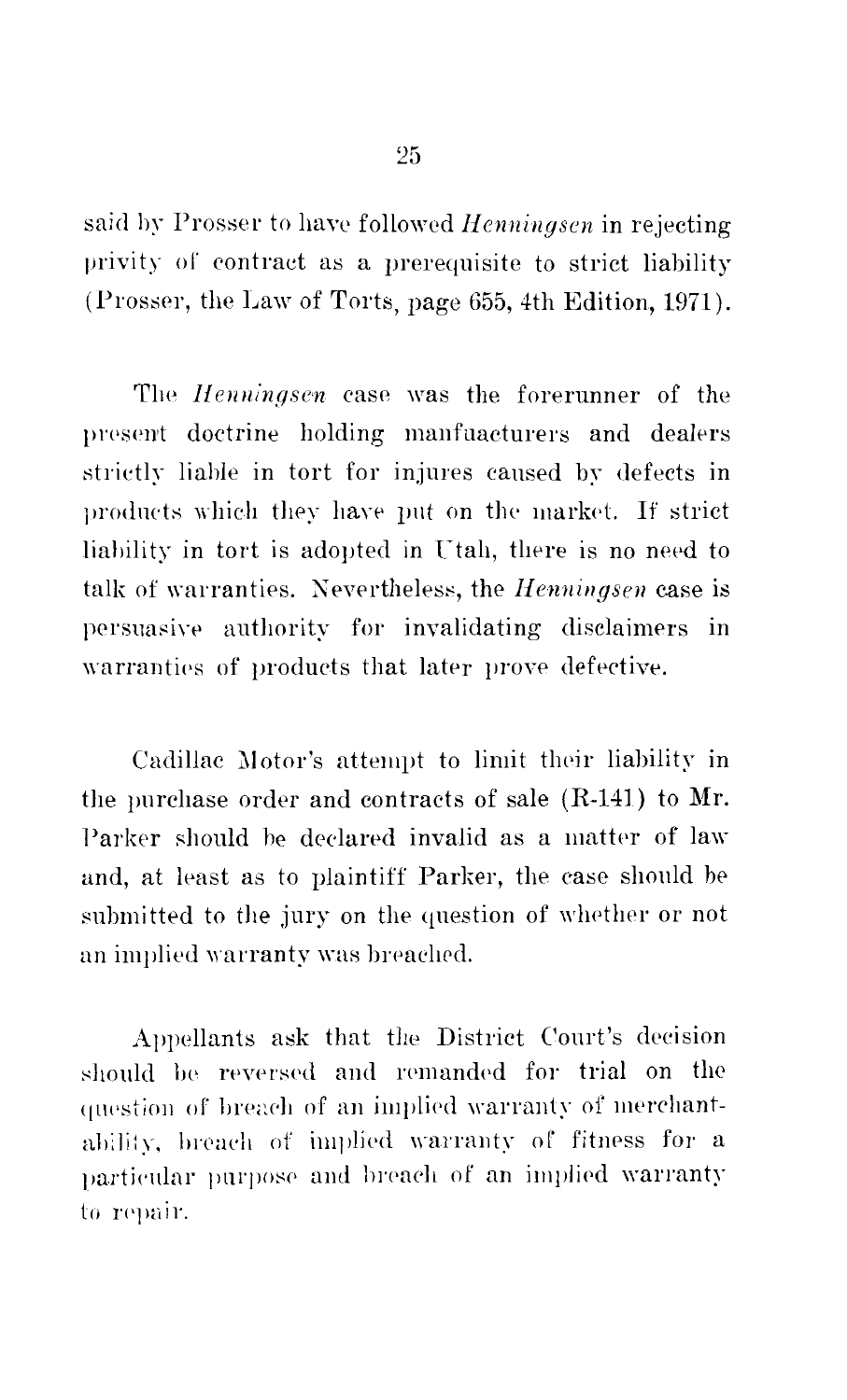#### POINT IV.

THE DOCTRINE OF RES IPSA LOQUITUR SHOULD BE APPLIED TO DETERMINE **THE** THROUGH NEGLIGENCE **LIABILITY** OF DE-FENDANTS IN THE MANUFACTURE AND RE-PAIR OF THE DEFECTIVE CADILLAC.

In Hewitt v. General Tire & Rubber Co., 3 Utah 2d 354, 284 P. 2d 471 (1955), the Utah Supreme Court had before it the question of proof necessary to hold a manufacturer negligent and therefore liable for injuries sustained by the plaintiff service station operator while mounting a defective tire on a truck wheel. The court said at 284 P. 2d 472:

> The direct evidence which can be produced on either side in a case such as this is limited by the very nature of the action. Generally, plaintiff can only testify to the condition of the item after the accident and defendant has little opportunity to prove contributory negligence against the plaintiff. For this reason, the circumstantial evidence giving rise to certain inferences become of great importance . . . The question which we confront in the present case is whether there is evidence which would indicate that some flaw in the tire, resulting from some act or omission during the manufacture, existed prior to the explosion and was the proximate cause of it, and which would be discoverable upon reasonable inspection.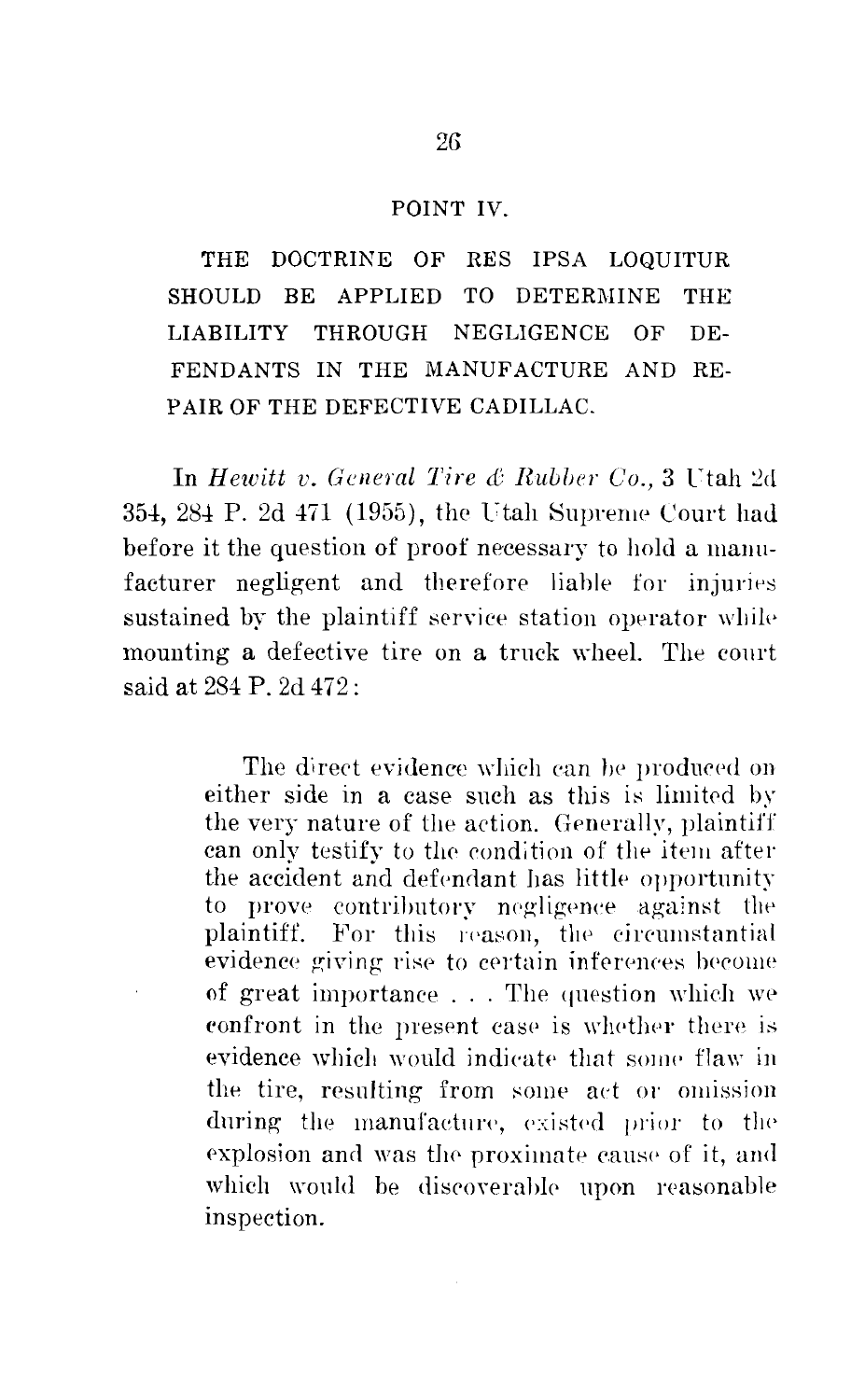The court noted that, whereas the plaintiff had no way of proving negligence in manufacture since he was not present at the factory, neither could the defendant prove that no negligent acts or omissions had occurred in the assembly of the tire even by detailed evidence concerning its normal procedure in manufacture. The court said at 284 P. 2d 475:

> The present case might be likened to the cases involving exploding bottles. Some of these ... have been decided on the principle of res ipsa loquitor, whereas, others have been allowed to go to the jury upon the circumstantial evidence of (1) a short time between the injury and the time when the item left the defendants control.  $(2)$  the type of break,  $(3)$  experiments and expert opinion, (4) no intermediate rough handling and (5) no negligence on the part of plaintiff. In these cases, evidence of defendant's care in manufacture was also submitted for the jury's determination of whether or not defendant had met his duty of care in manufacture and inspection.

Under the circumstances, here present defendant's negligence or lack of neglience was properly a question of fact for the jury....

In the case of *Milliaen v. Coca Cola Bottling Co. of* Oaden, 11 Utah 2d 30, 354 P, 2d 580 (1960) (Dissenting Opinion). Justice Wade in his dissent cited Hewett and and other Utah cases in elaborating upon the doctrine of res ipsa loquitur as it applies in Utah: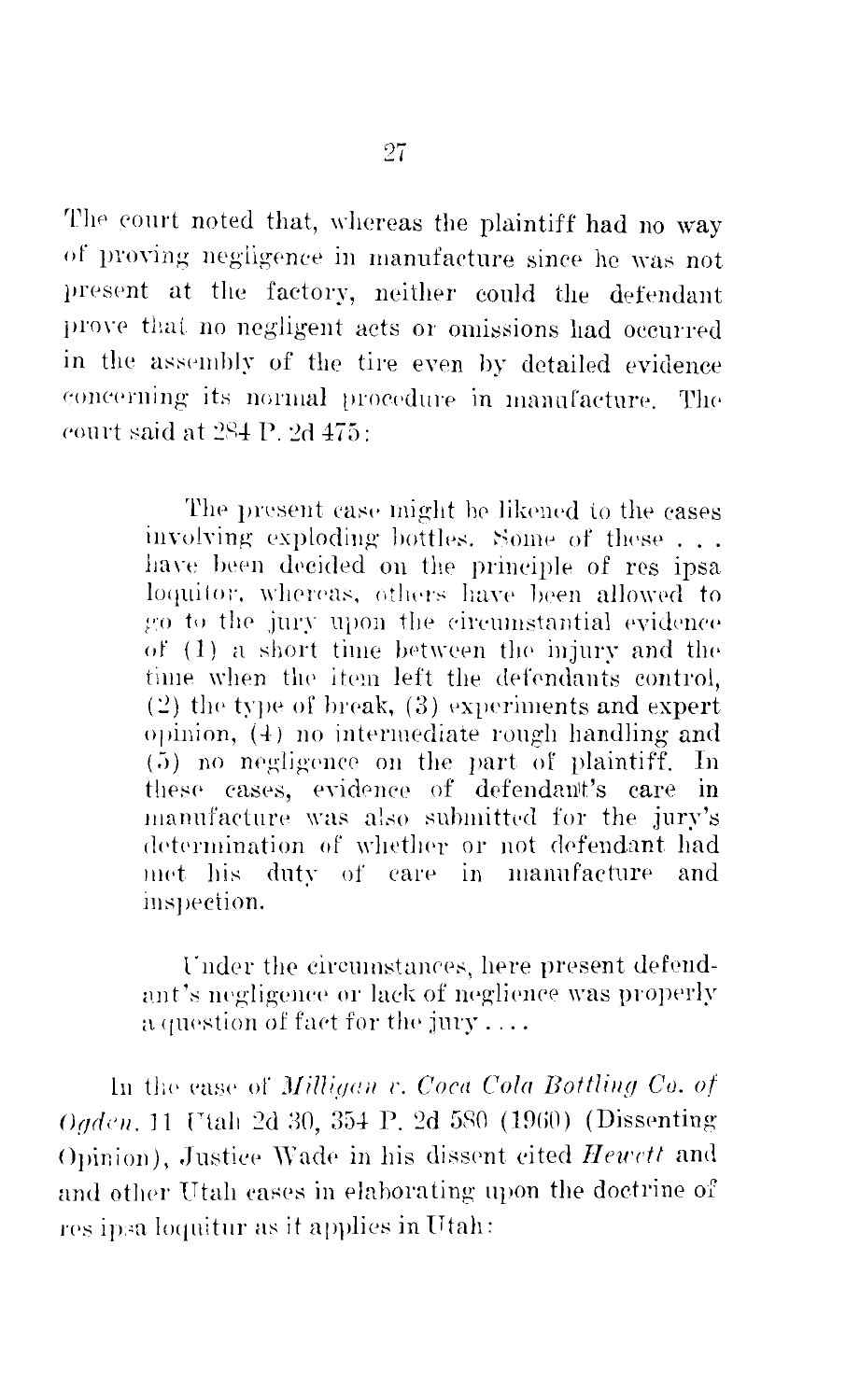Res ipsa liquitur, as I view the decisions of this court, is simply a rule governing circumstantial evidence which permits the jury to draw from the occurrence of an unusual event the inference that it was more probable than not the result of defendant's fault.

In their "Memorandum of Authorities" (R 142-147), the defendant's in the instant case maintain that the "control" factor of res ipsa loquitur is missing, since the defendants. General Motors Corporation and Owen Wright, Inc. were not driving the automobile at the time of the accident. (R 143-144) The element of control in the doctrine of res ipsa loquitur applies to the time of the negligence. Appellant's maintain that the negligence which caused the defect in the Cadillac took place at the time of manufacture, or at the time of repair, all of exclusively under the control of the which were defendants

In discussing "control," Prosser states:

There is now quite general agreement that the fact that the plaintiff is sitting on the defendant's stool when it collapses, or has possession of an exploding bottle, or a loaf of bread with glass baked inside of it, or is using an appliance, which the defendant has manufactured, will not prevent the application of res ipsa loquitur when the evidence reasonably eliminates other explanations than the defendant's negligence. Some courts have said that it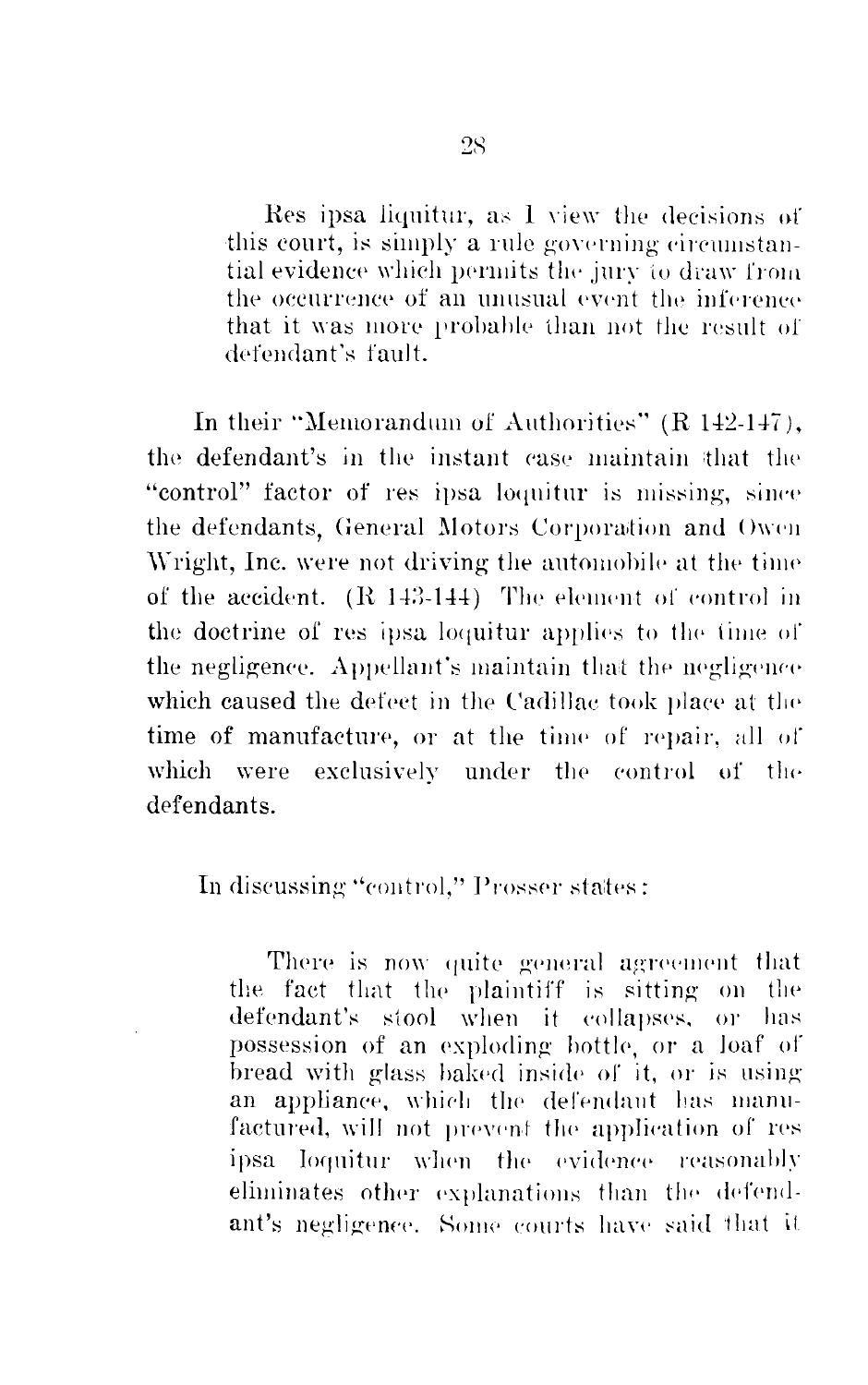is enough that the defendant was in exclusive control at the time of the indicated negligence. It would be far better, and much confusion would be avoided if the idea of "control" were discarded altogether, and we were to say merely that the apparent cause of the accident must be such that the defendant would be responsible for any negligence connected with it. (Prosser, the Law of Torts, page 220 221, 4th Ed. 1971) See also Escola v. Coca Cola Bottling Co., 24 Cal. 2d 453, 150 P. 2d 436 (1944).

 $\beta$ 

Defendant's second contention, that res ipsa loquitur is not applicable in the instant case because there is more than one defendant (R-145), eites cases which acknowledge that the doctrine applies to multiple defendants whose control and possession is joint. Their contention, apparently, is that the manufacturer and retailer must be viewed as separate and diametrically opposed to one another. Appellants maintain that such is not the case.

In the case of Vandermark v. Ford Motor Company, 37 Cal. Rptr. 896, 391 P. 2d 168 (1964) the court found that the manufacturer is subject to vicarious liability for negligence of his suppliers or subcontractors resulting in defects in the completed product. Likewise the court held that the manufacturer had delegated the final steps in the process of assembly to its authorized dealer. The court said at 391 P. 2d 171:

> Since Ford, as the manufacturer of the completed product, cannot delegate its duty to have its cars delivered to the ultimate purchaser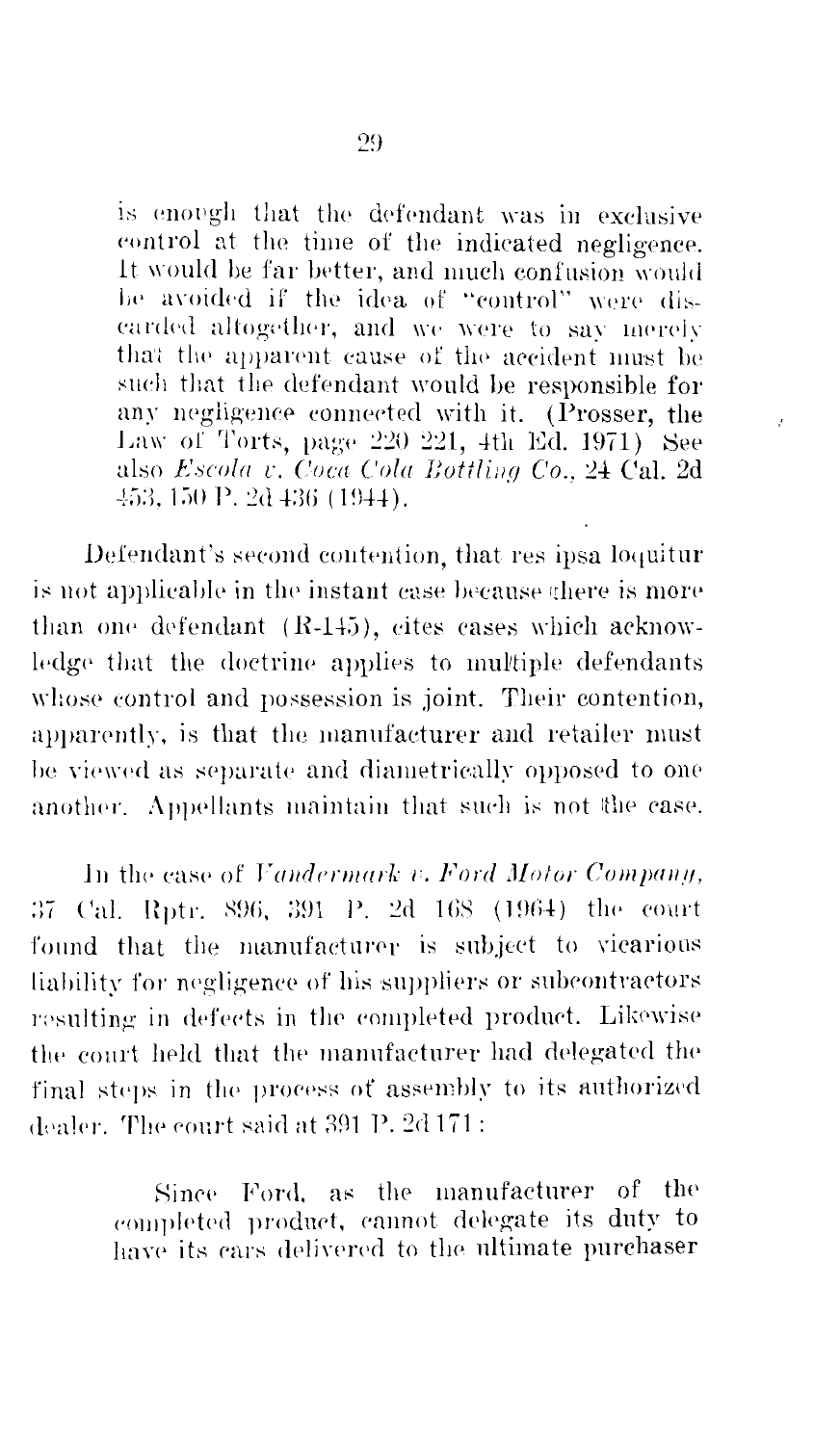free from dangerous defects, it cannot escape liability on the ground that the defect in Vandermark's car may have been caused by something one of its authorized dealers did or failed to do.

The court was here talking about negligence, even though it resolved the case under the doctrine of strict liability in tort.

Vicarious liability between or among defendants, makes res ipsa loquitur applicable where it might be barred because of the diversity of control and adverse interests normally found in multiple defendants.

Modern concepts in products liability hold manufacturer and retailer equally liable and therefore may be viewed as a single defendant.

In the instant case:

(1) The defect in the Cadillac which caused the engine to die unexpectedly would not normally occur in the absence of negligence.

(2) The indicated negligence was within the scope of defendant's duty to the plaintiff (See Northern v. General Motors Corporation, 2 Utah 2d 9, 268 P. 2d 981 (1954); Hooper v. General Motors Corporation, Utah. 260 P. 2d 549 (1953).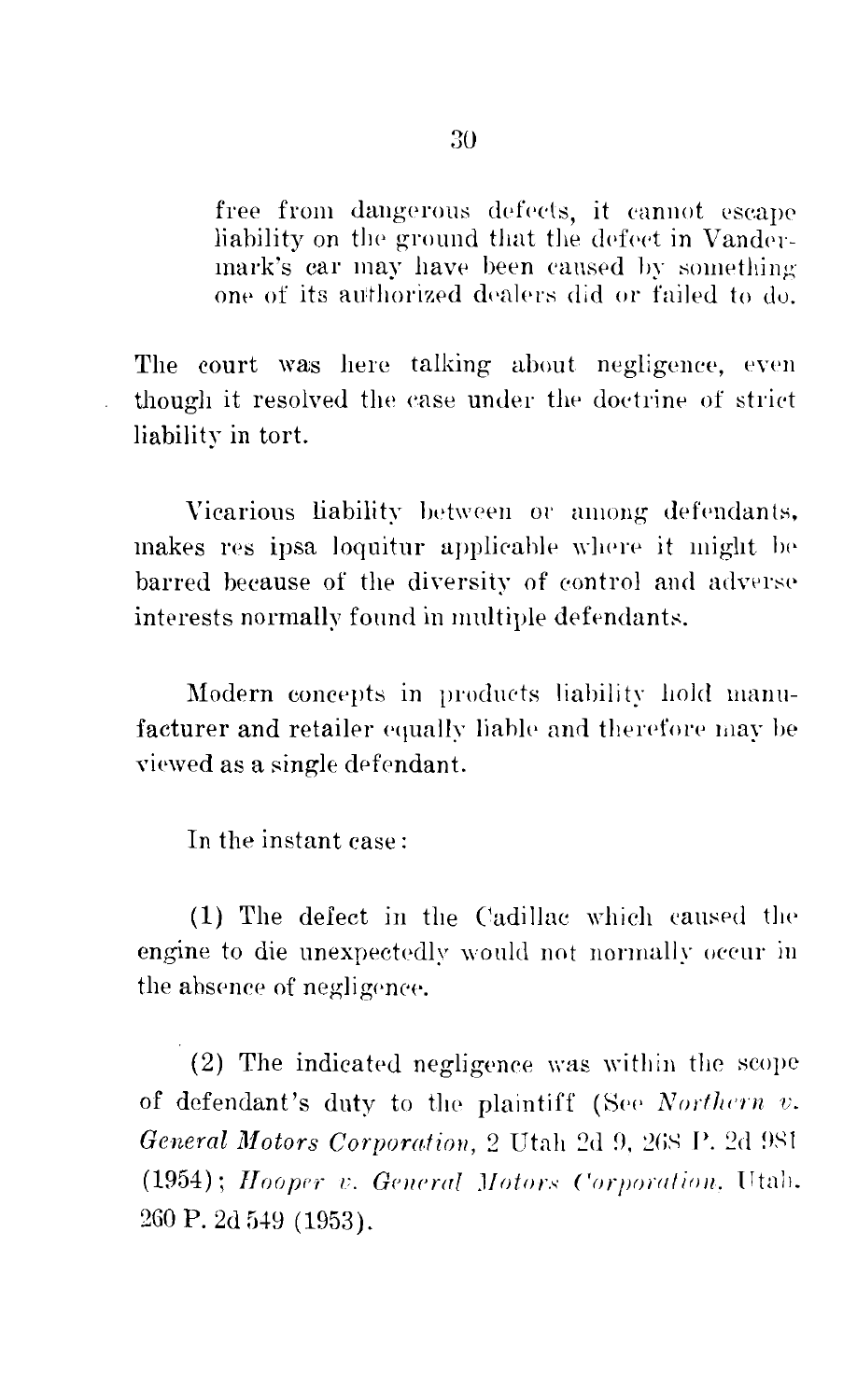(3) No other responsible cause, including the conduct of the plaintiff, has been demonstrated to have caused the accident.

From this, the court can determine that an inference of negligence may reasonably be drawn by the jury, and therefore this case should be remanded for the jury's determination based on the application of the doctrine of res ipsa loquitur.

# **CONCLUSIONS**

Under the modern concept of products liability cases, whether in negligence, breach of warranty or strict liability, recovery against the manufacturer and seller depends on three elements being simultaneously present:

(1) The product was defective;

(2) The defect existed at the time the manufacturer or seller relinquished control; and

(3) The defect caused the injury.

All of these elements must be proven and are questions to be decided by the finder of fact.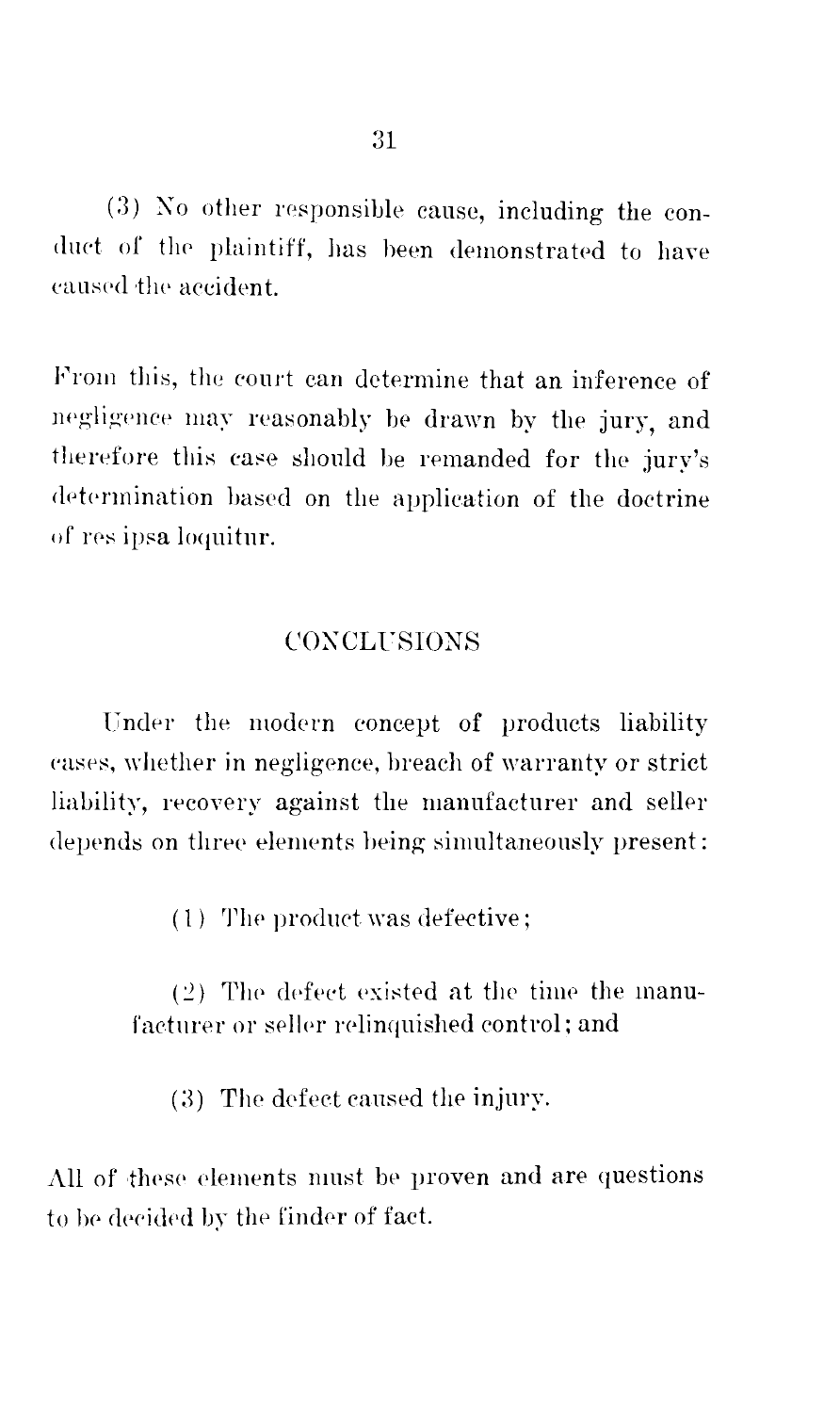In the instant case it was established that:

(1) The Cadillac was defective:

(2) The defect existed before coming into the control of the purchaser, plaintiff Parker.

(3) Whether the defect was the cause of the injuries sustained by the plaintiffs may be shown by expert testimony, circumstantial evidence and inference. See Hewitt v. General Tire  $\&$  Rubber Co., supra., also see Webb v. Olin Matheson Chemical Corporation, 9 Utah 2d 275, 342 P. 2d, 1094 (1959), in which it was stated at 342 P. 2d 1101:

If ... the court is in doubt whether reaable men . . . might arrive at different conclusions, then this very doubt determines the question to be one of fact for the jury and not one of law for the court.

In all of the cases cited in this appeal, the Supreme Courts of the various jurisdictions show great respect for the jury system and are invariably willing to rely on the jury's ability to sift the evidence and reach a conclusion as to the facts